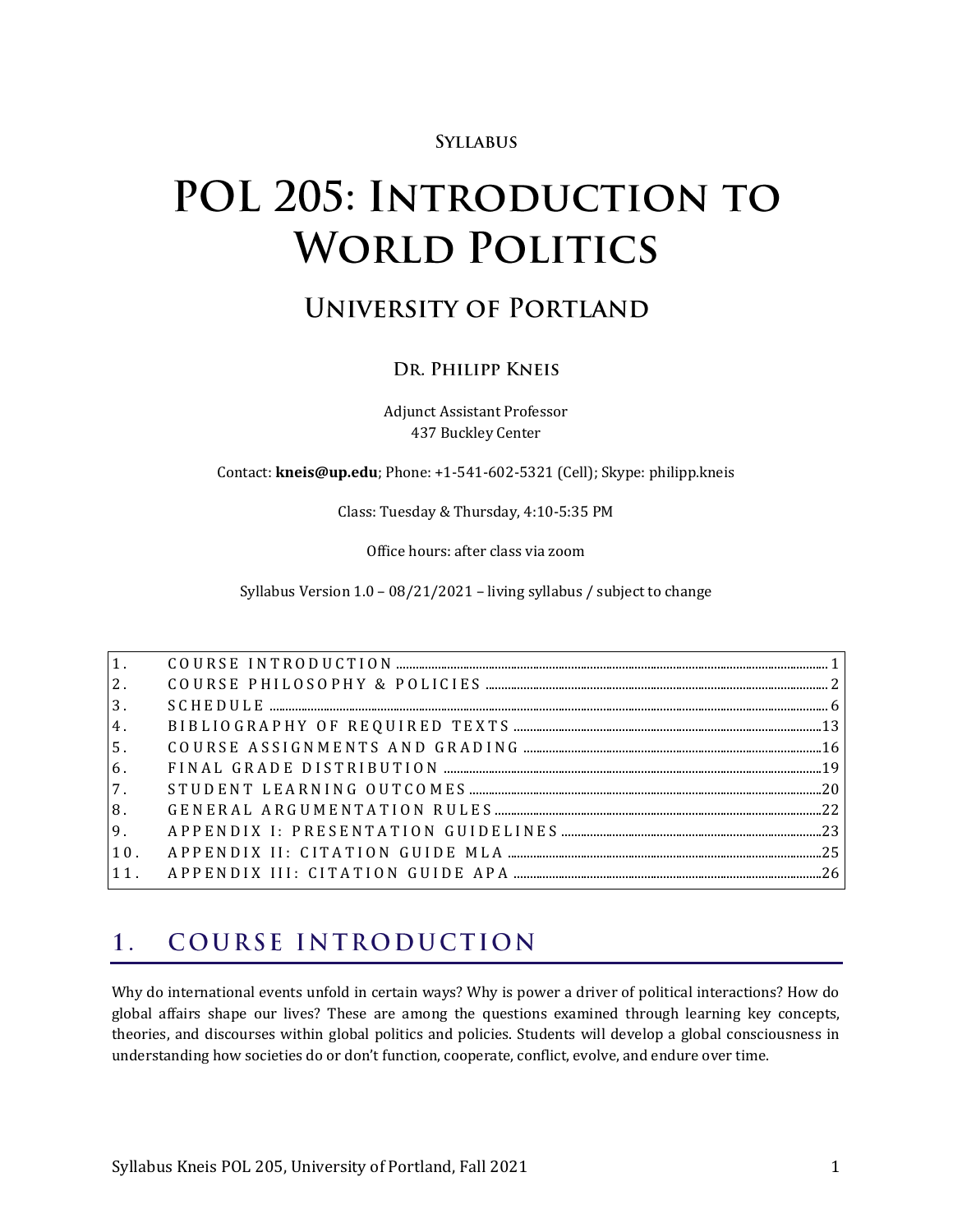#### <span id="page-1-0"></span>COURSE PHILOSOPHY & POLICIES  $2.$

#### **2.1. Class Objective**

The **main objective** of this course is to foster critical thinking on the basis of increased domain knowledge and advanced theoretical reflections on the topic of the class. The readings offered are academic articles or political documents. Students are required to conduct own research and participate actively in the discussion in order to create a peer learning community.

#### **2.2. Assignment Rationale**

**Assignments** in this class are meant to develop student research and discussion on the topic. These are the assignments – see also below for a detailed description. Assignment 6 should also be sent via e-mail to the instructor to preempt technical issues with the online class system. Text presentations are posted on Moodle.

- 1. Ongoing assignment: active participation in the discussion. Graded will be the extent of activity, but not its content. You should aim to post regularly, at least once a week. If that is not possible, post whenever you can, and let me know about a possible individual schedule.
- 2. One presentation of one assigned text (due depending on when the text is scheduled).
- 3. 3 response essays that collects preliminary ideas for student research.
- 4. Presentation of preliminary research ideas to the class towards the end of term, in order to gather peer and instructor feedback for final research paper.
- 5. Final research paper, based on the research ideas and response essays.

#### **2.3. General Guidelines**

- You are required to **read this syllabus in full**. Please direct any questions directly to the instructor in person or via e-mail. Please also monitor announcements in case the schedule needs to change.
- Typically, **following all instructions** will lead to successful participation in class. For more detail, see below for the schedule, as well as on p. [13](#page-12-1) for descriptions of assignments, and p. [13](#page-12-1) for student learning outcomes.
- A seminar thrives on the regular participation of every single member of the group. You are expected to participate actively in the discussions, and you should feel free to do so. **This is a place to learn, not a place to be perfect.** You do not need to be intimidated. Everyone is in the same boat.
- **Respect your fellow students**. Everybody should feel safe to be as honest as possible. People are indeed able to **see things differently**, even though they have the same facts. If somebody makes what could be seen a mistake, be patient and understanding. Focus any **critique** on the argument and the issue, not on the person making the statement. We are all learning, and we will never be perfect.
- Language skills should not distract from your message. I do not grade language and style per se, but if writing mistakes distract too much from your argument, so that any reasonable reader would have difficulties understanding it, your grade may be affected. Writing is difficult for everyone, and takes years of practice and skill. Feel free to ask for help if you feel that your writing needs improvement and use the institutional support provided by the university.
- In the case that I feel **attendance/participation and reading progress** are below reasonable expectations, I reserve the right to do a quiz in order to check on reading progress.

#### **2.4. Discussions**

▪ Over the years, I have seen that whenever there is a strong instructor presence in a discussion board, **student participation in the discussions** goes down. Therefore, I will limit my contributions in the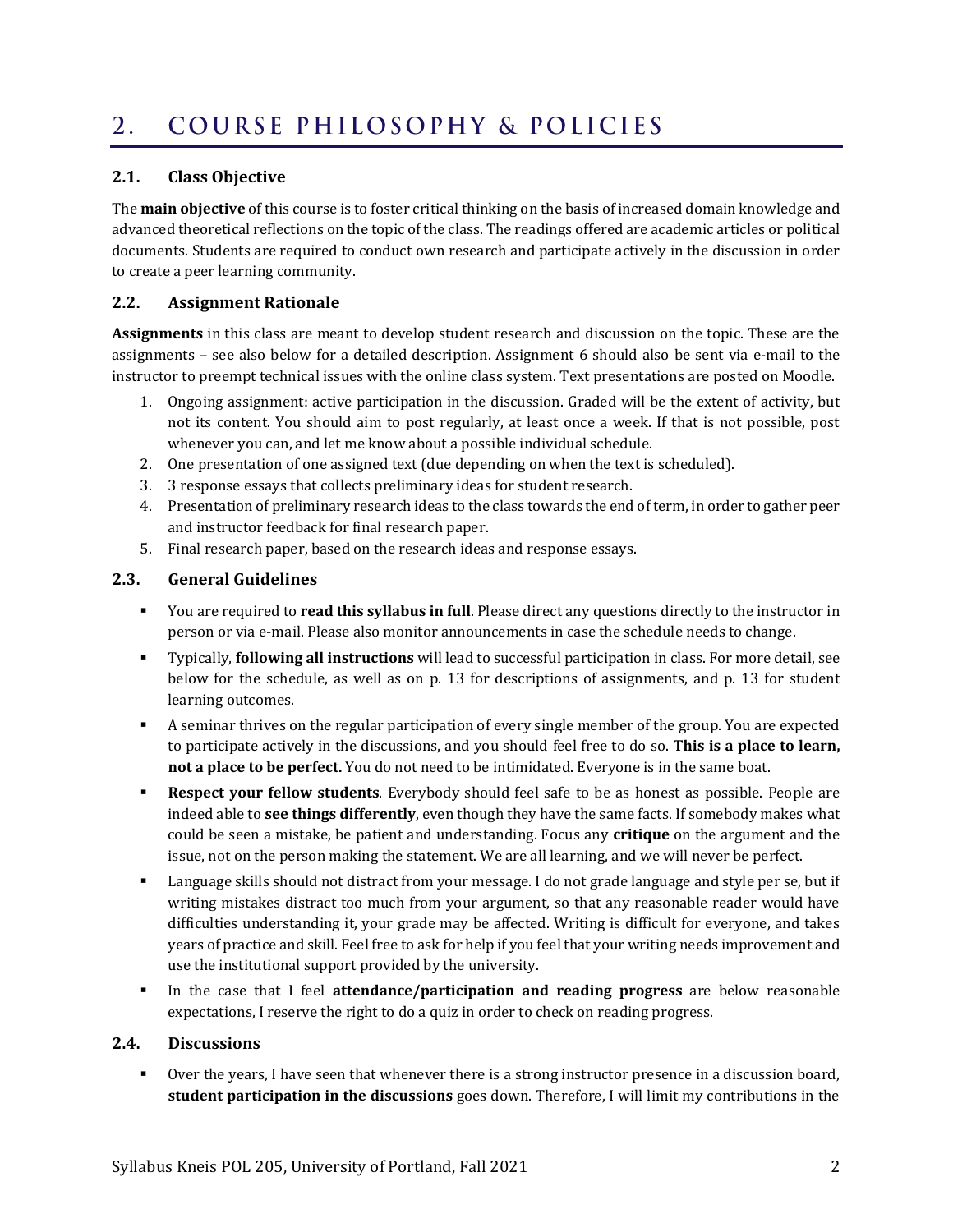discussion forum. I will read student entries and respond whenever I feel there is a need to correct something or add a perspective that has not been addressed so far, or when discussion participation is low. But the main point of the discussion board is student peer discussion, and not overwhelming instructor input.

- For every assignment posted in the discussion board (text presentation, research presentation), there is also a mandatory **Q&A** component. I will wait a while till I grade such assignment to incorporate how the presenter handles peer responses.
- **Regular participation** in the class is mandatory.

#### **2.5. Communication with Instructor**

- Please email your instructor for matters of a personal nature. I will reply to course-related questions and email within 24-48 hours. I will strive to return your assignments and grades for course activities to you within five days of the due date.
- **Please let me know in advance** if you cannot complete assignments on time. We will find a way.
- If you feel you need **additional feedback** about how you are doing in class, do not hesitate to write me an e-mail. Usually, if you are posting regularly, and turn in all the required assignments on time and following instructions, you will be successful in this class.
- Given that this is an online class, I am very flexible in helping you manage your time, and to find an individual route through the class if necessary.
- Please feel free to contact me about any aspect of the course, or your performance. Let me know as soon as possible if there are any issues that might need my immediate attention. I'm always willing to learn myself, and to improve the class whenever necessary.

#### **2.6. The Learning Commons**

This year, you have the choice of working with Learning Commons peer educators face-to-face in Buckley 163 or online in Zoom or Teams.

The Learning Commons invites you to connect with trained writing assistants, tutors, and consultants as an *effective learning strategy* for greater success in your college courses. As with any skill, *practice* helps. Engaging with peer educators is a form of practice that can make your college learning experience more enjoyable and successful.

**The Writing Center**: Students can increase their confidence and competence in writing by booking an appointment at [www.up.mywconline.net.](http://www.up.mywconline.net/) Please note WCONLINE is not associated with your UP login credentials. The first time you schedule an appointment, you will be prompted to create a WCONLINE account. To make appointments at a time not offered on the scheduler, you can send an email request t[o writing@up.edu,](mailto:writing@up.edu) providing the course information, assignment details and a list of possible appointment times. Please allow up to 48 hours for response time.

**Appointments for all other tutoring programs** can be accessed through our Bookings Scheduler at <https://bit.ly/learning-up> or on our website at [https://www.up.edu/learningcommons/.](https://www.up.edu/learningcommons/) Please make appointments *at least* 12 hours in advance.

- **Group Work Lab**: Our Group Work Lab peer consultants can help project groups run effectively. Students can meet as a group to develop their project with a Group Work Lab consultant for both inperson and online group projects.
- **Language Studio**: Students can meet with French, German, Spanish, and Chinese language tutors to practice their conversational skills and unlock their understanding of grammar.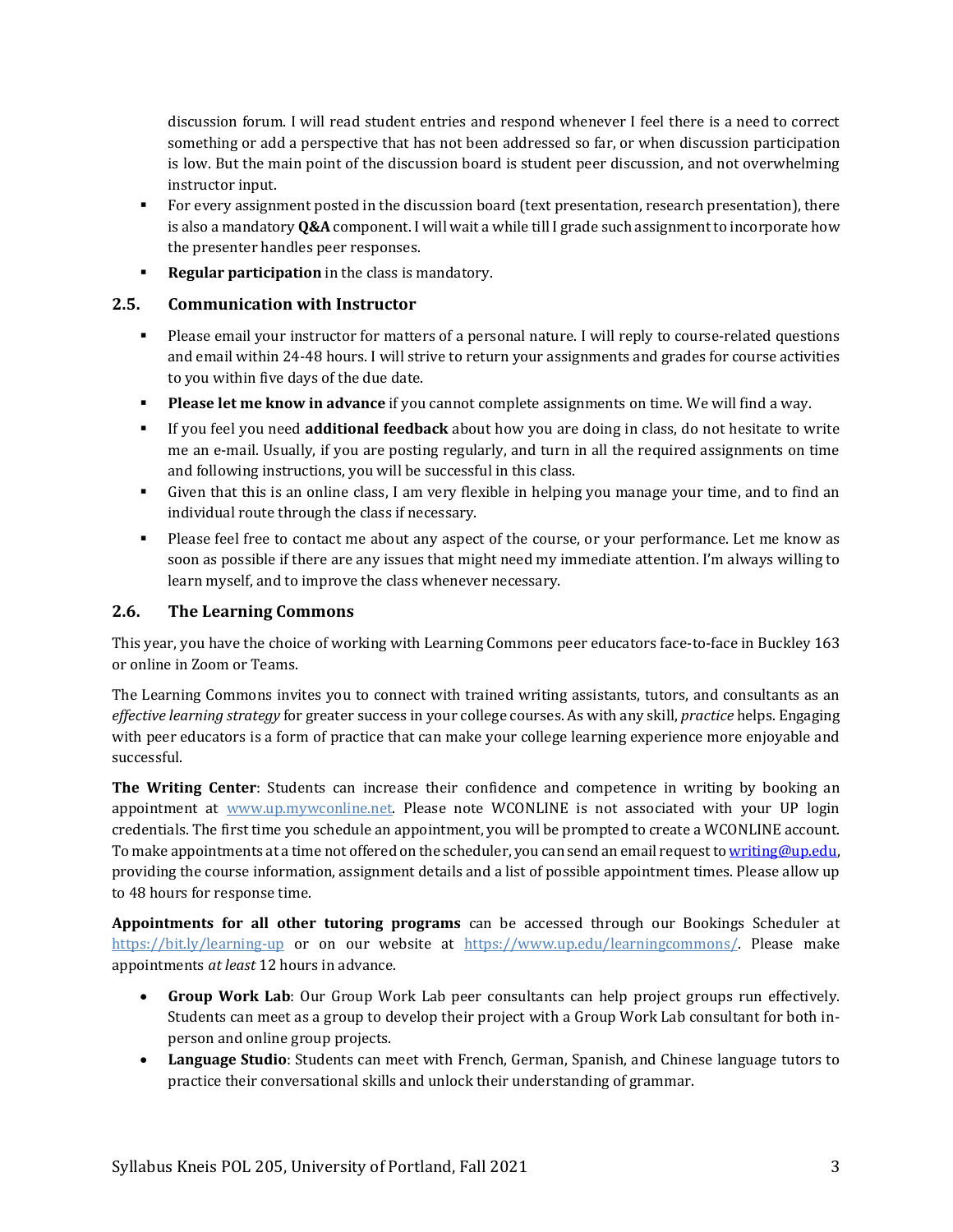• **Speech & Presentation Lab**: Students can improve the highly sought-after skills of presentation writing and delivery with our trained peer consultants.

Tutoring works best when you use it proactively and consistently throughout the semester. For example, you can use the Writing Center for brainstorming ideas for a paper and later for working on your first draft. Likewise, those seeking tutoring can work with a tutor a few times in the weeks leading up to a test. We also welcome small group appointments for 2-4 students at a time, as such social learning can be very effective.

**Embedded tutoring and PAL:** The Learning Commons offers embedded tutoring and online Peer Assisted Learning (PAL) group sessions for specific classes. PAL sessions are voluntary and offer you the opportunity to learn material through collaborative learning activities that are guided by a trained peer facilitator. Your instructors, embedded tutors, or PAL facilitators will contact you if your class offers this option.

#### **Our peer educator resources are here for you**

Questions about the Learning Commons and our programs can be directed to the Learning Commons staff at [learning@up.edu.](mailto:learning@up.edu) 

#### **2.7. Assessment Disclosure Statement**

Student work products for this course may be used by the University for educational quality assurance purposes.

#### **2.8. Accessibility Statement**

The University of Portland endeavors to make its courses and services fully accessible to all students. Students are encouraged to discuss with their instructors what might be most helpful in enabling them to meet the learning goals of the course. Students who experience a disability are also encouraged to use the services of the Office for Accessible Education Services (AES), located in the Shepard Academic Resource Center (503-943- 8985). If you have an AES Accommodation Plan, you should make an appointment to meet with your faculty member to discuss how to implement your plan in this class. Requests for alternate location for exams and/or extended exam time should, where possible, be made two weeks in advance of an exam, and must be made at least one week in advance of an exam. Also, you should meet with your faculty member to discuss emergency medical information or how best to ensure your safe evacuation from the building in case of fire or other emergency.

#### **2.9. Mental Health Statement**

As a college student, you may sometimes experience problems with your mental health that interfere with academic experiences and negatively impact daily life. If you or someone you know experiences mental health challenges at UP, please contact the University of Portland Health and Counseling Center in Orrico Hall (down the hill from Franz Hall and Mehling Hall) a[t www.up.edu/healthcenter](http://www.up.edu/healthcenter) or at 503-943-7134. Their services are free and confidential, and if necessary they can provide same day appointments. In addition, after-hours phone counseling is available if you call 503-943-7134 and press 3 outside of business hours. Also know that the University of Portland Public Safety Department (503-943-4444) has personnel trained to respond sensitively to mental health emergencies at all hours. Remember that getting help is a smart and courageous thing to do – for yourself, for those you care about, and for those who care about you.

#### **2.10. Ethics of Information**

The University of Portland is a community dedicated to the investigation and discovery of processes for thinking ethically and encouraging the development of ethical reasoning in the formation of the whole person. Using information ethically, as an element in open and honest scholarly endeavors, involves moral reasoning to determine the right way to access, create, distribute, and employ information including: considerations of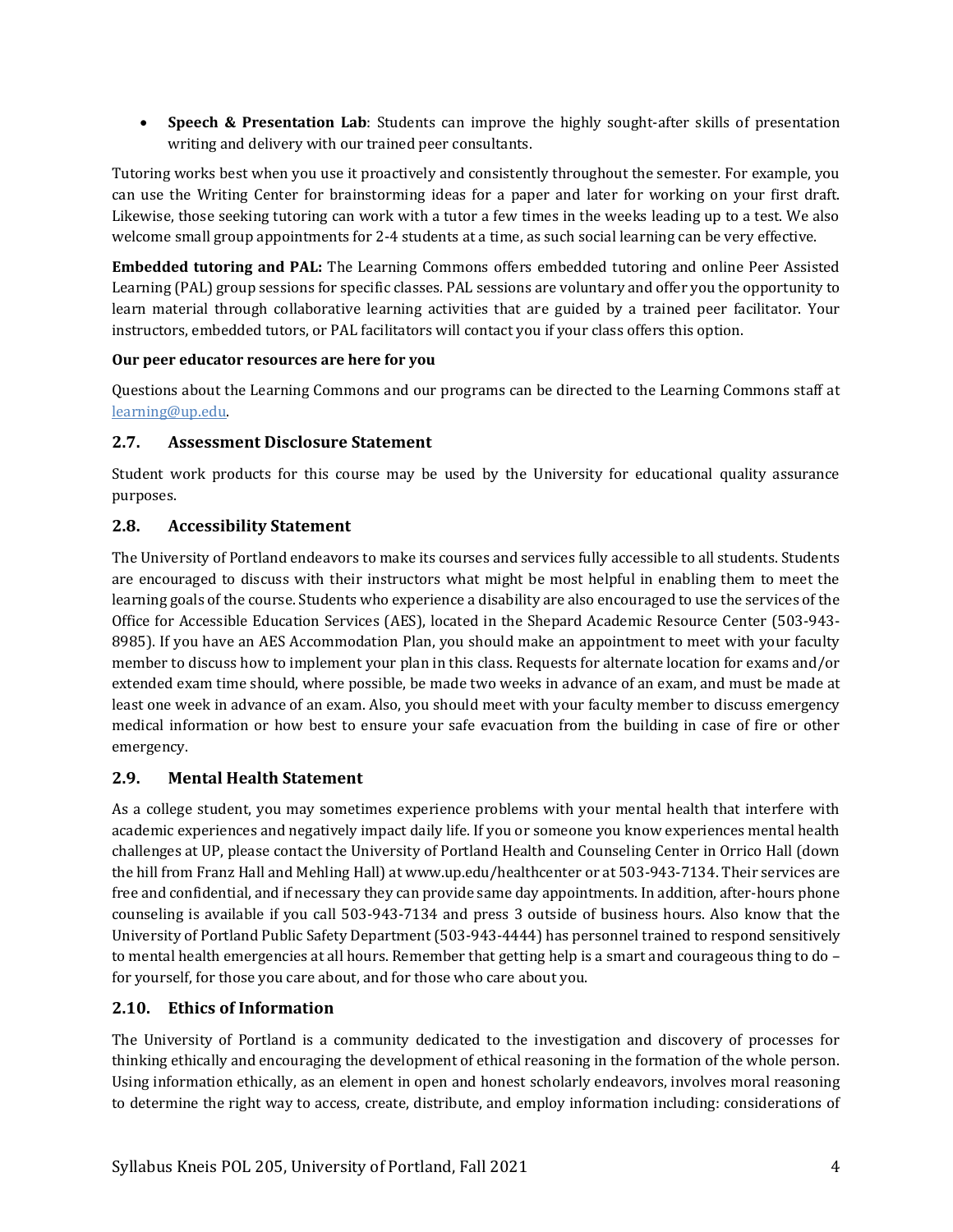intellectual property rights, fair use, information bias, censorship, and privacy. More information can be found in the Clark Library's guide to the [Ethical Use of Information](https://libguides.up.edu/ethicaluse/) at [libguides.up.edu/ethicaluse.](https://libguides.up.edu/ethicaluse/)

#### **2.11. Non-Violence Statement**

The University of Portland is committed to fostering a community free from all forms of violence in which all members feel safe and respected. Violence of any kind, and in particular acts of power-based personal violence, are inconsistent with our mission. Together, we take a stand against violence. Join us in learning more about campus and community resources, UP's prevention strategy, and reporting options on the [Green Dot website,](https://www.up.edu/greendot/) [www.up.edu/greendot](https://www.up.edu/greendot/) or the [Title IX website,](https://www.up.edu/titleix/) [www.up.edu/titleix.](https://www.up.edu/titleix/)

### **2.12. University of Portland's Code of Academic Integrity**

Academic integrity is openness and honesty in all scholarly endeavors. The University of Portland is a scholarly community dedicated to the discovery, investigation, and dissemination of truth, and to the development of the whole person. Membership in this community is a privilege, requiring each person to practice academic integrity at its highest level, while expecting and promoting the same in others. Breaches of academic integrity will not be tolerated and will be addressed by the community with all due gravity.

#### **2.13. Remote Learning**

Remote learning presents unique challenges to both faculty members and students in the online environment. Working together, we can create a successful learning community by following some important guidelines.

- To be successful in remote learning, all students must have access to a functioning computer with a working microphone, camera, and headphones or headset. Students who do not have access to such technology may contact the Office of Financial Aid for possible assistance.
- All course content will be available through course Moodle pages accessible through the UP Portal (PilotsUP). Students should have a working knowledge of both Zoom and Microsoft Teams.
- Students are expected to attend all class sessions, whether synchronous or asynchronous, according to the instructor's direction, and follow guidelines for class conduct during online sessions (e.g. muting, camera on/off, respectful use of chat, etc.)
- If a student does not feel well enough to attend class remotely, they should communicate with their instructor as to how to make up missed work.
- For the benefit of students who are not able to attend class due to illness or temporary internet problems, all classroom sessions will be recorded or made available on the course Moodle site in some other method. **Students may not distribute or share any course images or recordings without the permission of the instructor.**

#### **2.14. COVID-19 safety policies**

The Learning Commons will follow current UP safety guidelines for the semester. Our COVID-19 safety protocols are subject to change depending on the current situation with the virus. The most up-to-date policies and protocols will be posted on our website and in the Learning Commons in BC 163.

**Learning Assistance Counselor**: Learning assistance counseling is also available in BC 101. The counselor teaches learning strategies and skills that enable students to become more successful in their studies and future professions. The counselor provides strategies to assist students with reading and comprehension, note-taking and study, time management, test-taking, and learning and remembering. Appointments can be made in the on-line scheduler available to all students in Moodle or during posted drop-in hours.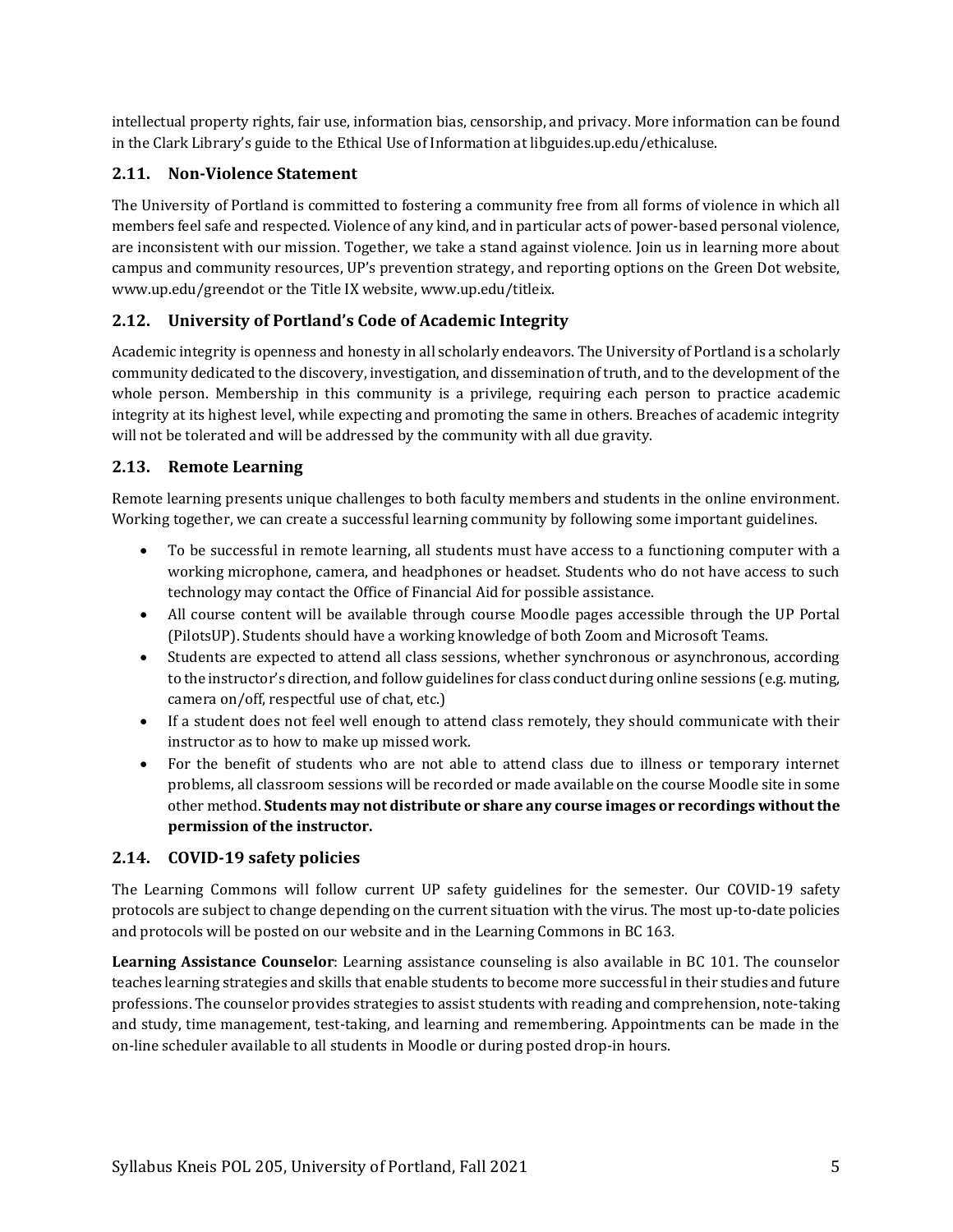#### <span id="page-5-0"></span>**SCHEDULE**  $3<sub>1</sub>$

**3.1. Abbreviated Schedule – Everything on One Page**

### **UNIT 1: NATIONALISM AND NATIONAL INTEREST**

- ❖ *Assignment 1 (ongoing): Discussion Board (10 points for 10 longer posts, continuous participation is ideal). Post to the discussion board during the relevant week when you can; I allow for maximum flexibility.*
- ❖ *Assignment 2: Present one Text of your choice in the week the text is assigned (10 points)*
- *1. Introduction*
- *2. Nationalism*
- *3. Realism*
- *4. War and Peace*

### **UNIT 2: THE GLOBAL FRAMEWORK**

- *5. Globalization*
- *6. United Nations*

### **UNIT 3: GLOBAL DEMOCRACY?**

- *7. Democracy*
- *8. Fall Break*
	- ❖ *Assignment 3: Response Essay "Can Democracy Be a Model for the World?" due Monday of Week 9, till 8PM PT*
- *9. US Foreign Policy*
- *10. Cosmopolitanism*

### **UNIT 4: GLOBAL ETHICS IN A POST-COLONIAL WORLD**

- *11. Decoloniality*
- *12. Human Rights and Migrations*
- *13. International Legal Philosophy*

### **UNIT 5: STUDENT RESEARCH**

- *14. Student Presentations Session I*
- *15. Presentations Session II+III*
	- ❖ *Assignment 4: Present your own research, via Moodle AND Discussion Board*
- *16. Exam Week: Final Paper Due*
	- ❖ *Assignment 5: Send in Final Research Paper "How has the American political system worked with regards to a specific policy issue?" by Thursday, December 9, 8 PM PT, on Moodle*

*Detailed Schedule as follows.*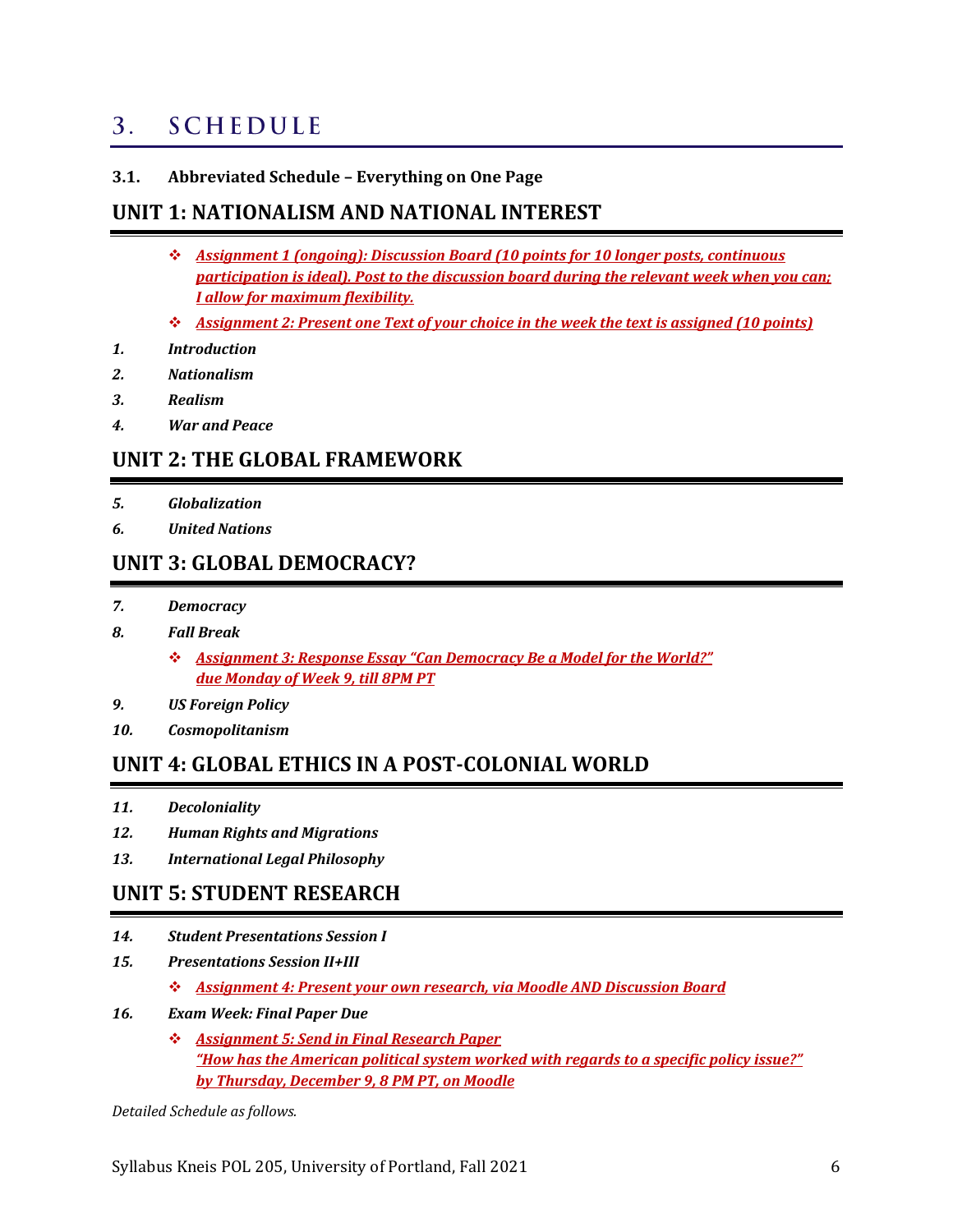#### **3.2. Detailed Schedule**

### **UNIT 1: NATIONALISM AND NATIONAL INTEREST**

*… in which theories of nationalism, just war and realpolitik will be examined.*

- ❖ *Assignment 1 (ongoing): Discussion Board (10 points for 10 longer posts, continuous participation is ideal). Post to the discussion board during the relevant week when you can; I allow for maximum flexibility.*
- ❖ *Assignment 2: Present one Text of your choice in the week the text is assigned (10 points)*

|  | <b>Introduction</b> |  |  |  |  |
|--|---------------------|--|--|--|--|
|--|---------------------|--|--|--|--|

#### *Tuesday, August 24*

Syllabus, Assignments, Introductions

#### *Thursday, August 26*

Class Discussion

#### *2. Nationalism*

#### *Tuesday, August 31*

- 1. Anderson, Benedict. *Imagined Communities. Reflections on the Origin and Spread of Nationalism.* Rev. Ed., New York: Verso, 2006. 9-65.
- 2. Hobsbawm, Eric. *Nations and Nationalism since 1780. Programme, Myth, Reality*. Cambridge/New York: Cambridge UP, 1990, Chapter 1: 14-45.

#### *Thursday, September 2*

- 3. Wilson, Woodrow. "Fourteen points." *Address to Congress.* Vol. 8. 1918.
- 4. Krasner, Stephen D. "Sovereignty." *Foreign Policy* (2001): 20-29.
- 5. Pham, J. Peter. "What is in the National Interest? Hans Morgenthau's realist vision and American foreign policy." *American Foreign Policy Interests* 30.5 (2008): 256-265.

#### *3. Realism*

#### *Tuesday, September 7*

- 1. Kagan, Robert. "Power and Weakness," *Policy Review*, No. 113, June and July 2002, 1-19. https://www.mtholyoke.edu/acad/intrel/bush/kagan.htm
- 2. Balibar, Etienne. "Whose Power? Whose Weakness?: On Robert Kagan's Critique of European Ideology." *Theory and Event* 6:4 (2003). 1-7.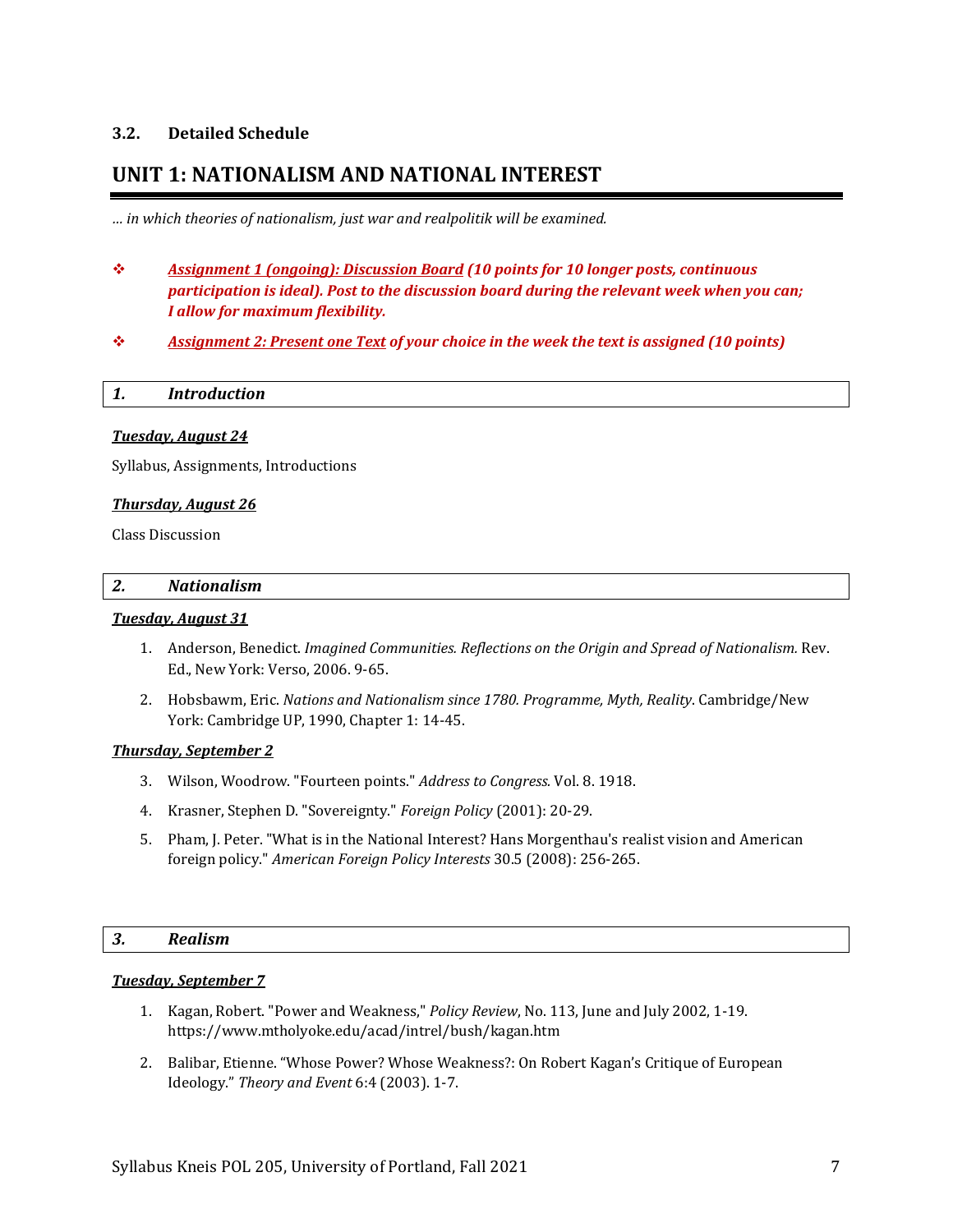#### *Thursday, September 9*

- 3. Nye, Joseph. "Soft Power." *Foreign Policy* 80 (Autumn 1990): 153-171.
- 4. Cesa, Marco. "Realist visions of the end of the Cold War: Morgenthau, Aron and Waltz." *The British Journal of Politics and International Relations* 11.2 (2009): 177-191.

#### *4. War and Peace*

#### *Tuesday, September 14*

- 1. Thucydides, *The Peloponnesian War*, Book 5, chapter 84
- 2. Howse, Robert. "Thucydides and Just War: How to Begin to Read Walzer's Just and Unjust Wars." *European Journal of International Law* 24.1 (2013): 17-24.

#### *Thursday, September 16*

- 3. Walzer, Michael. "World War II: why was this war different?." *Philosophy & Public Affairs* (1971): 3- 21.
- 4. Mearsheimer, John J. "Why the Ukraine Crisis Is the West's Fault. The Liberal Delusions That Provoked Putin." *Foreign Affairs* 93 (2014): 1–12.

### **UNIT 2: THE GLOBAL FRAMEWORK**

*… in which we will discuss the global framework emerging after World War II.*

#### *5. Globalization*

#### *Tuesday, September 21*

- 1. Friedman, Thomas L. "It's a flat world, after all." *The New York Times* 3 (2005): 33-37.
- 2. Christopherson, Susan, Harry Garretsen, and Ron Martin. "The world is not flat: putting globalization in its place." *Cambridge Journal of Regions, Economy and Society* 1.3 (2008): 343-349.
- 3. Micklethwait John, and Adrian Wooldridge. "The Globalization Backlash." *Foreign Policy* No. 126 (Sep. - Oct., 2001), pp. 16-18+20+22+24+26.

#### *Thursday, September 23*

- 4. Keohane, Robert O., and Joseph S. Nye. "Transgovernmental relations and international organizations." *World politics* 27.1 (1974): 39-62.
- 5. Murphy, Craig N. "Global governance: poorly done and poorly understood." *International Affairs* 76.4 (2000): 789-803.
- 6. Sen, Amartya. "Development as freedom (1999)." *The globalization and development reader: Perspectives on development and global change* 525 (2014).

#### *Other Texts (Voluntary)*

7. Keohane, Robert O., and Joseph S. Nye Jr. "Globalization: What's new? What's not?(And so what?)." *Foreign policy* (2000): 104-119.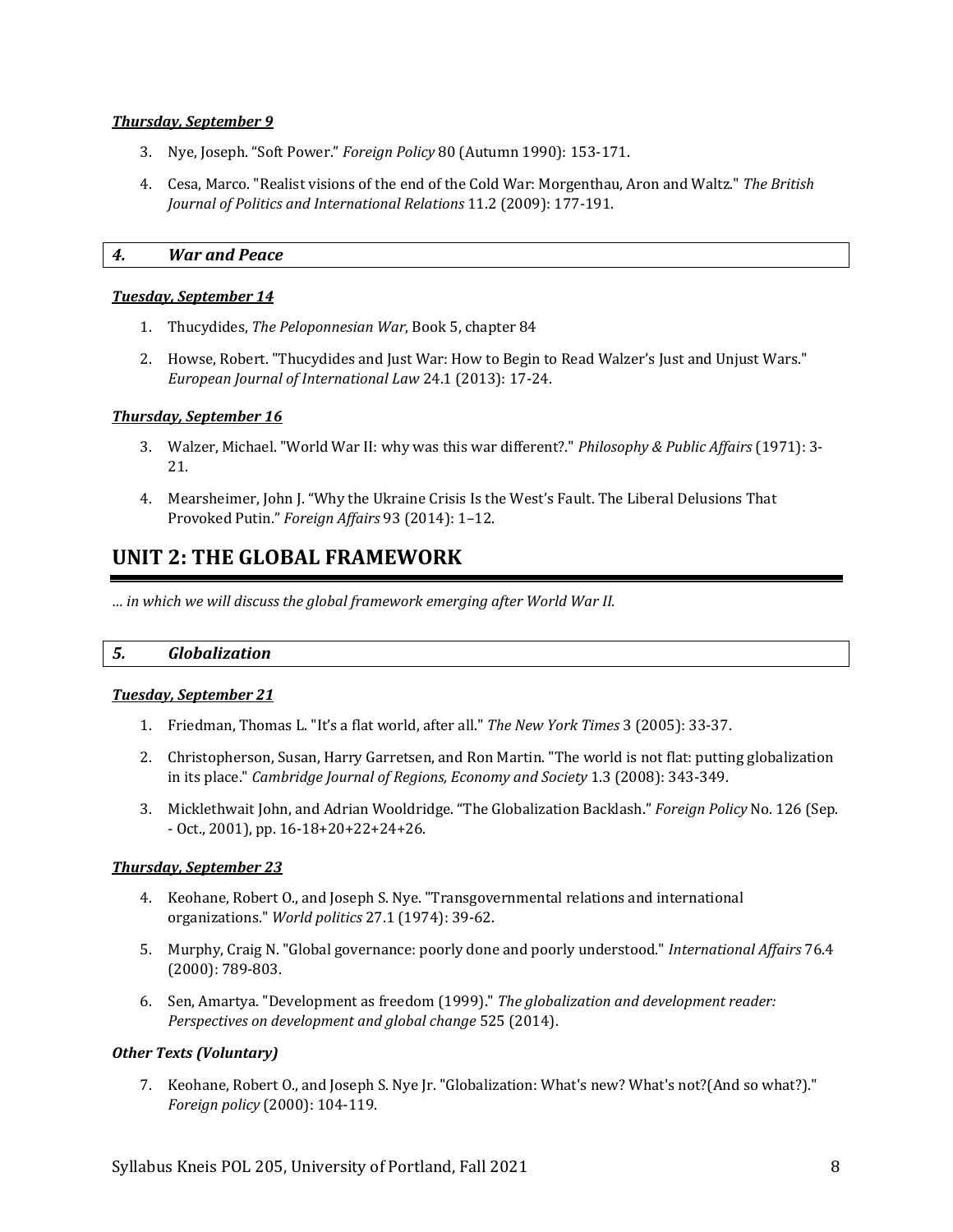8. Keohane, Robert O., and Joseph S. Nye Jr. "Power and interdependence in the information age." *Foreign Aff*. 77 (1998): 81.

#### *6. United Nations*

#### *Tuesday, September 28*

- 1. Kant, Immanuel. "Perpetual Peace: A Philosophical Sketch." 1795. *Kant: Political Writings. Cambridge: Cambridge University Press (93–130).* 1991*.*
- 2. Lemkin, Raphael. "Genocide as a crime under international law." *American Journal of International Law* 41.1 (1947): 145-151.
- 3. Snyder, Jack. "One world, rival theories." *Foreign policy* 145 (2004): 52.

#### *Thursday, September 30*

- 4. Radelet, Steven. "A primer on foreign aid." *Center for Global Development working paper* 92 (2006).
- 5. Risse, Thomas. "Transnational actors and world politics." *Corporate ethics and corporate governance.* Springer, Berlin, Heidelberg, 2007. 251-286.
- 6. Barnett, Michael. "Humanitarianism with a sovereign face: UNHCR in the global undertow." *International Migration Review* 35.1 (2001): 244-277.

### **UNIT 3: GLOBAL DEMOCRACY?**

*… in which the survival of the democratic model in the world with be discussed.*

#### *7. Democracy*

❖ *Assignment 3: Response Essay "Can Democracy Be a Model for the World?" due Friday of Week 7, till 8PM PT*

#### *Tuesday, October 5*

- 1. Zakaria, Fareed. "The rise of illiberal democracy." *Foreign Affairs* (1997): 22-43.
- 2. Meany, Thomas and Yascha Mounk. "What was Democracy?" *The Nation*, June 2, 2014, 1-39.

#### *Thursday, October 7*

- 3. Ferrara, Alessandro. "Judging Democracy in the 21st Century: Crisis or Transformation?" *No Fo* 10, 2013, 1-22.
- 4. Rodrik, Dani. "Is Liberal Democracy Feasible in Developing Countries?." *Studies in Comparative International Development* 51.1 (2016): 50-59.
- 5. Galston, William A. "The Populist Challenge to Liberal Democracy". *Journal of Democracy*, April 2018, Volume 29, Number 2 , 5-19.

#### *Other Texts (Voluntary)*

6. Rodrik, Dani. "Put globalization to work for democracies." *New York Times* 17.9 (2016): 2017.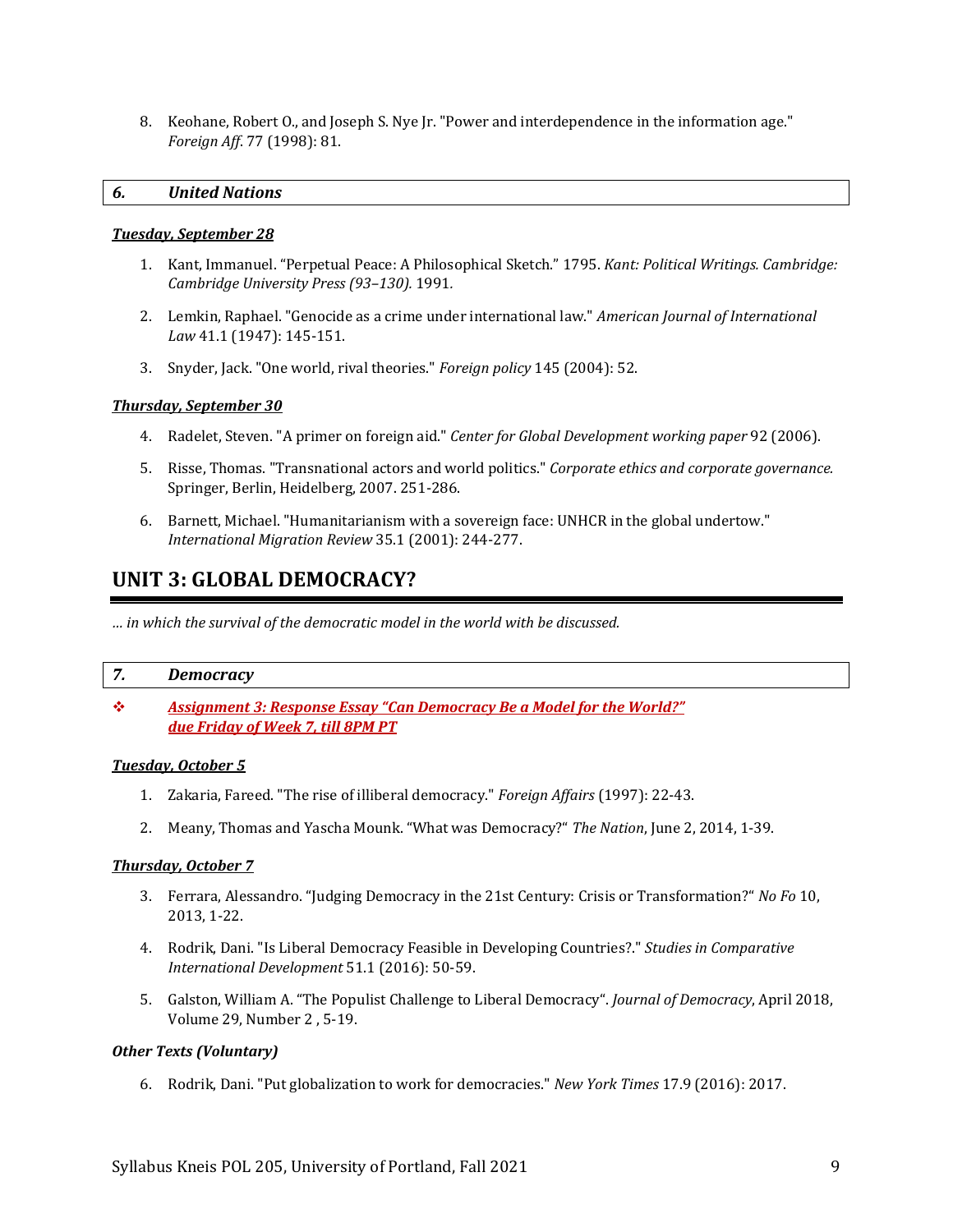- 7. Walker, Christopher. "The Authoritarian Threat The Hijacking of "Soft Power". *Journal of Democracy*, Volume 27, Number 1, January 2016, 49-63.
- 8. "What's Gone Wrong with Democracy", The Economist, March 1, 2014, 1-17.
- 9. Puddington, Arch: "The Return to the Iron Fist", *Journal of Democracy*, Volume 26, No. 2, April 2015, 122-138.

#### *8. Fall Break*

#### *9. US Foreign Policy*

#### *Tuesday, October 19*

- 1. Fukuyama, Francis. "The End of History." *The National Interest* 16 (Summer 1989): 3–18.
- 2. Wright, Thomas. "A Post American Europe and the Future of US Strategy." Brookings / Robert Bosch *Foundation Transatlantic Initiative*, 2017.
- 3. Coudenhove-Kalergi, Richard. "The Pan-European Outlook." *International Affairs (Royal Institute of International Affairs 1931-1939)* 10.5 (Sep., 1931): 638-651.

#### *Thursday, October 21*

- 4. Kristensen, P. M. (2017). "After Abdication: America Debates the Future of Global Leadership." *Chinese Political Science Review*, 1-17.
- 5. Burrows, Mathew J., and Oliver Gnad. "Between 'Muddling Through' and 'Grand Design': Regaining Political Initiative–The Role of Strategic Foresight." *Futures* (2017).
- 6. Judt, Tony. "Europe vs. America" *New York Review of Books* 02/10/2005. 1–10. http://www.nybooks.com/articles/archives/2005/feb/10/europe-vs-america/

#### *10. Cosmopolitanism*

#### *Tuesday, October 26*

- 1. Appiah, Kwame Anthony. "There is no such thing as western civilization." *The Guardian*, Nov 9, 2016. 1-8.
- 2. Appiah, Kwame Anthony. "Global citizenship." *Fordham L. Rev*. 75 (2006): 2375.

#### *Thursday, October 28*

- 3. Huntington, Samuel P. "The clash of civilizations?." *Culture and politics*. Palgrave Macmillan, New York, 2000. 99-118.
- 4. Inglehart, Ronald, and Pippa Norris. "The true clash of civilizations." *Foreign policy* (2003): 63-70.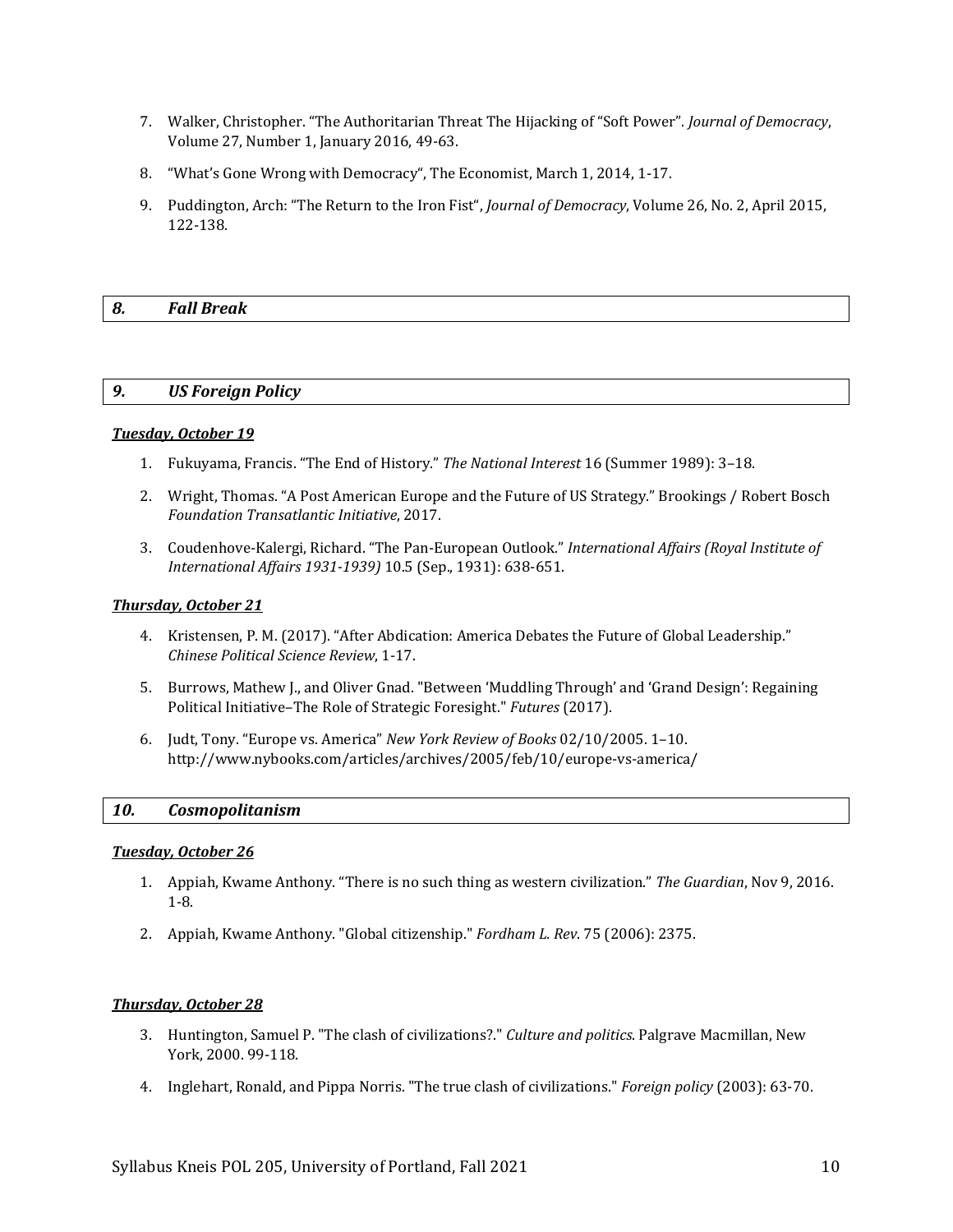5. Bell, Wendell. "The clash of civilizations and universal human values." *Journal of Futures Studies* 6.3 (2002): 1-20.

### **UNIT 4: GLOBAL ETHICS IN A POST-COLONIAL WORLD**

*… in which we will investigate ethical questions related to decoloniality, human rights and international law.*

#### *11. Decoloniality*

#### *Tuesday, November 2*

- 1. Hutchings, Kimberly. "Dialogue between whom? The role of the west/non-west distinction in promoting global dialogue in IR." *Millennium* 39.3 (2011): 639-647.
- 2. Chakrabarty, Dipesh. "Provincializing Europe: Postcoloniality and the critique of history." *Cultural studies* 6.3 (1992): 337-357.

#### *Thursday, November 4*

- 3. Mignolo, Walter D. "Who speaks for the "human" in human rights?." *Cadernos de Estudos Culturais* 3.5 (2011).
- 4. Smith, Linda Tuhiwai. *Decolonizing methodologies: Research and indigenous peoples*. Zed Books Ltd., 2013. (excerpts)
- 5. Said, Edward W. *Orientalism*. Vintage, 1979.

#### *Other Texts (Voluntary)*

- 6. Iser, Mattias. "Recognition", *The Stanford Encyclopedia of Philosophy.* Edward N. Zalta (ed.), https://plato.stanford.edu/archives/sum2019/entries/recognition. Summer 2019.
- 7. Spivak, Gayatri Chakravorty (1988). "Can the Subaltern Speak?". In Nelson, Cary; Grossberg, Lawrence (eds.). *Marxism and the Interpretation of Culture.* Basingstoke: Macmillan. pp. 271–313.

#### *12. Human Rights and Migrations*

#### *Tuesday, November 9*

- 1. Arendt, Hannah. "We Refugees." *Menorah Journal* 31.1 (1943): 69-77.
- 2. Butler, Judith. "Precarious life, vulnerability, and the ethics of cohabitation." *The Journal of Speculative Philosophy* 26.2 (2012): 134-151.

#### *Thursday, November 11*

- 3. Bunch, Charlotte. "Women's rights as human rights: Toward a re-vision of human rights." *Hum. Rts. Q.* 12 (1990): 486.
- 4. Kisner, Wendell. "Agamben, Hegel, and the State of Exception." *Cosmos and History: The Journal of Natural and Social Philosophy* 3.2-3 (2007).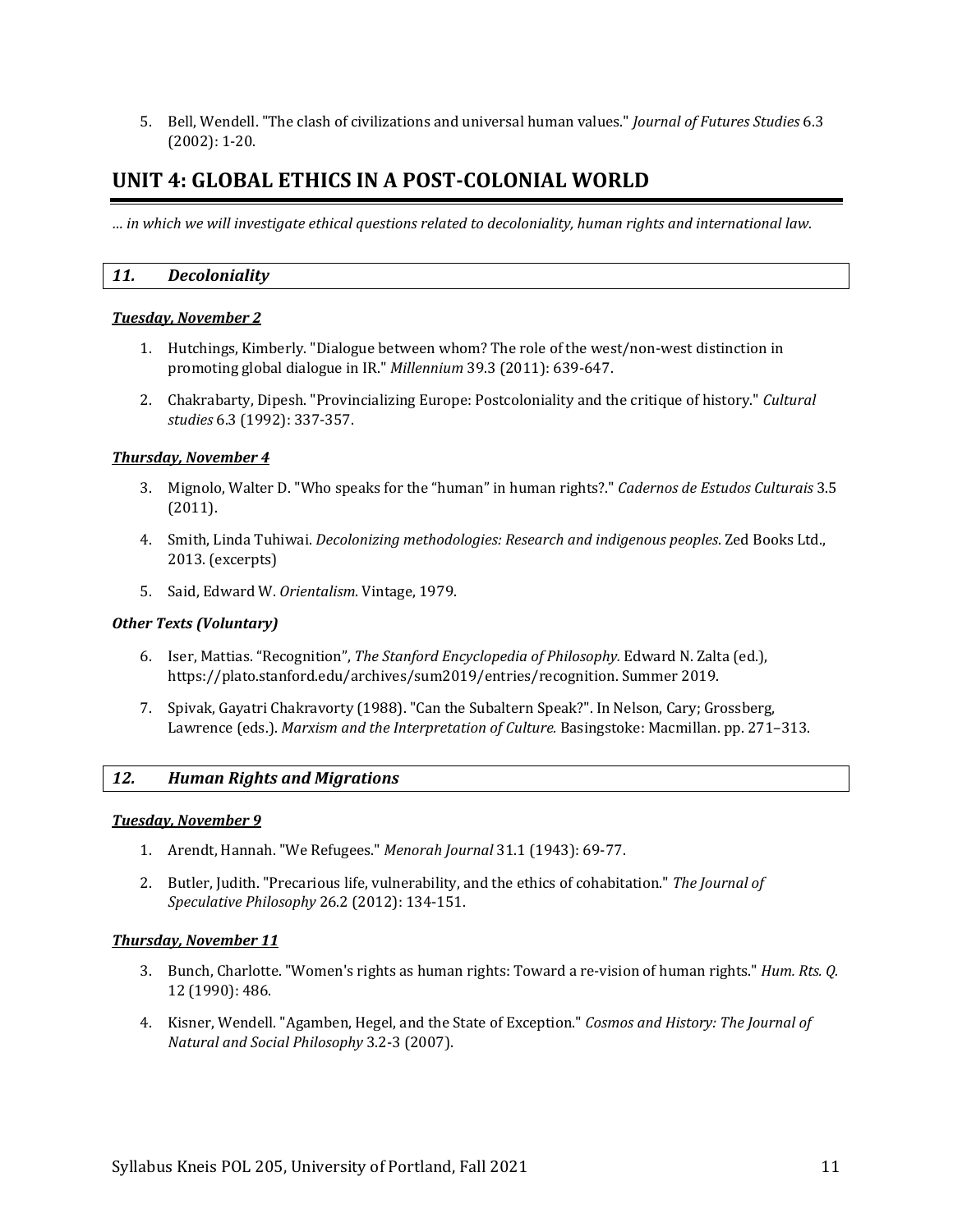#### *13. International Legal Philosophy*

#### *Tuesday, November 16*

- 1. Benhabib, Seyla. "The philosophical foundations of cosmopolitan norms." *Another cosmopolitanism* (2006): 13-44.
- 2. Kymlicka, Will. "Liberal nationalism and cosmopolitan justice." *Another cosmopolitanism* (2006): 128-44.

#### *Thursday, November 18*

- 3. Gilroy, Paul. "Lecture I. Suffering and Infrahumanity." *The Tanner Lectures on Human Values*, Yale University, February 21, 2014. 21-50.
- 4. Gilroy, Paul. "Lecture II. Humanities and a New Humanism." *The Tanner Lectures on Human Values*, Yale University, February 21, 2014. 51-77.

### **UNIT 5: STUDENT RESEARCH**

#### *14. Student Presentations Session I*

#### *Tuesday, November 23*

Student Presentations Session I

#### ❖ *Assignment 4: Present your own research, via Moodle AND Discussion Board*

#### *Thursday, November 25*

Thanksgiving

#### *15. Presentations Session II+III*

#### *Tuesday, November 30*

Student Presentations Session II

❖ *Assignment 4: Present your own research, via Moodle AND Discussion Board*

#### *Thursday, December 2*

- ❖ *Assignment 4: Present your own research, via Moodle AND Discussion Board*
- *16. Exam Week: Final Paper Due*
- ❖ *Assignment 5: Send in Final Research Paper by Thursday, December 9, 8 PM PT, on Moodle*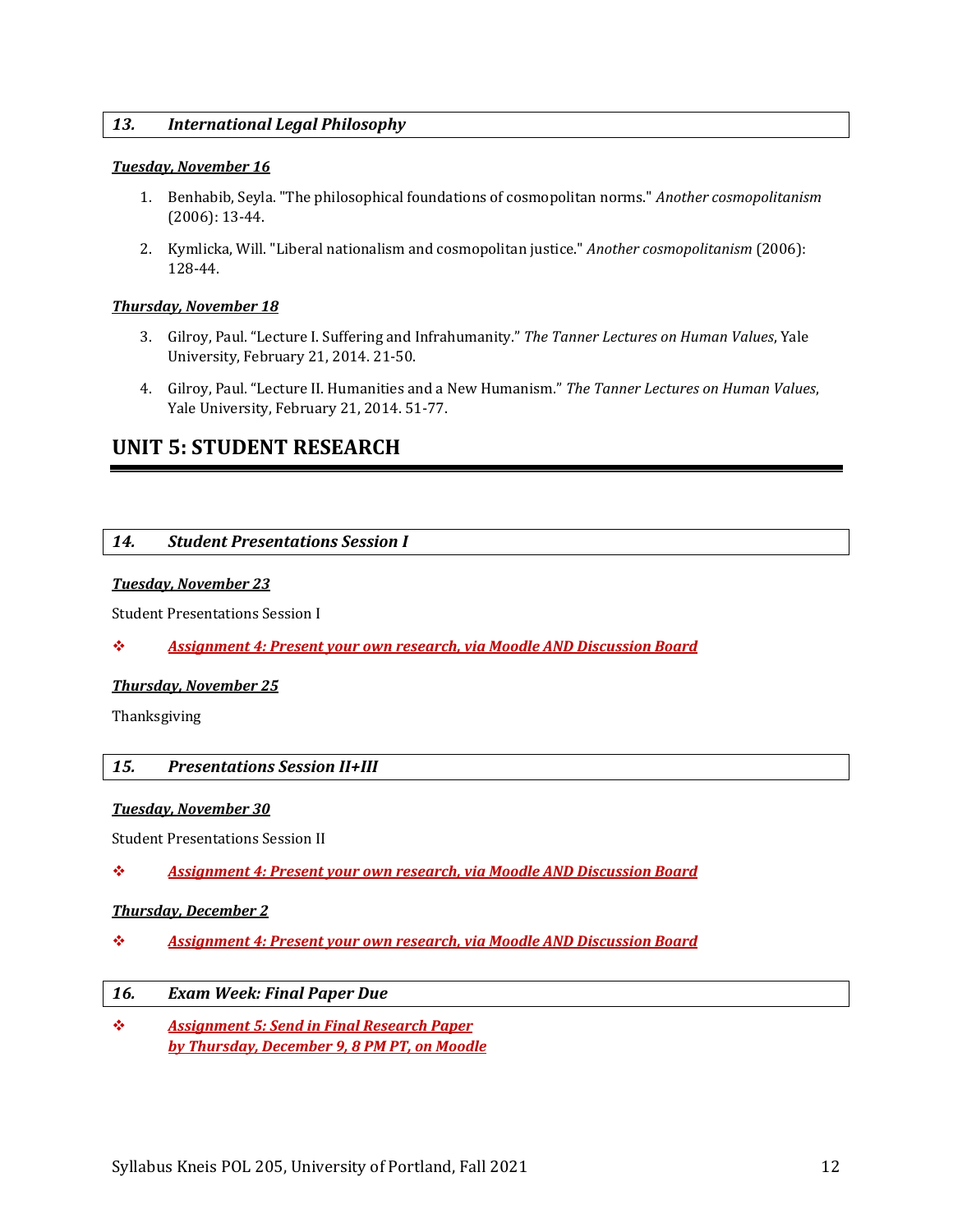#### <span id="page-12-0"></span> $\overline{4}$ . BIBLIOGRAPHY OF REQUIRED TEXTS

<span id="page-12-1"></span>

| Week.Text#<br>7.08 | Texts in alphabetical order<br>Economist Staff. "What's Gone Wrong with Democracy", The Economist, March 1, 2014, 1-17.                                                                           |
|--------------------|---------------------------------------------------------------------------------------------------------------------------------------------------------------------------------------------------|
| 2.01               | Anderson, Benedict. Imagined Communities. Reflections on the Origin and Spread of<br>Nationalism. Rev. Ed., New York: Verso, 2006. 9-65.                                                          |
| 10.02              | Appiah, Kwame Anthony. "Global citizenship." Fordham L. Rev. 75 (2006): 2375.                                                                                                                     |
| 10.01              | Appiah, Kwame Anthony. "There is no such thing as western civilization." The Guardian, Nov<br>9, 2016. 1-8.                                                                                       |
| 12.01              | Arendt, Hannah. "We Refugees." Menorah Journal 31.1 (1943): 69-77.                                                                                                                                |
| 3.02               | Balibar, Etienne. "Whose Power? Whose Weakness?: On Robert Kagan's Critique of European<br>Ideology." Theory and Event 6:4 (2003). 1-7.                                                           |
| 6.06               | Barnett, Michael. "Humanitarianism with a sovereign face: UNHCR in the global undertow."<br>International Migration Review 35.1 (2001): 244-277.                                                  |
| 10.05              | Bell, Wendell. "The clash of civilizations and universal human values." Journal of Futures<br>Studies 6.3 (2002): 1-20.                                                                           |
| 13.01              | Benhabib, Seyla. "The philosophical foundations of cosmopolitan norms." Another<br>cosmopolitanism (2006): 13-44.                                                                                 |
| 12.03              | Bunch, Charlotte. "Women's rights as human rights: Toward a re-vision of human rights."<br>Hum. Rts. Q. 12 (1990): 486.                                                                           |
| 9.05               | Burrows, Mathew J., and Oliver Gnad. "Between 'Muddling Through' and 'Grand Design':<br>Regaining Political Initiative-The Role of Strategic Foresight." Futures (2017).                          |
| 12.02              | Butler, Judith. "Precarious life, vulnerability, and the ethics of cohabitation." The Journal of<br>Speculative Philosophy 26.2 (2012): 134-151.                                                  |
| 11.02              | Chakrabarty, Dipesh. "Provincializing Europe: Postcoloniality and the critique of history."<br>Cultural studies 6.3 (1992): 337-357.                                                              |
| 5.02               | Christopherson, Susan, Harry Garretsen, and Ron Martin. "The world is not flat: putting<br>globalization in its place." Cambridge Journal of Regions, Economy and Society 1.3 (2008):<br>343-349. |
| 3.04               | Cesa, Marco. "Realist visions of the end of the Cold War: Morgenthau, Aron and Waltz." The<br>British Journal of Politics and International Relations 11.2 (2009): 177-191.                       |
| 9.03               | Coudenhove-Kalergi, Richard. "The Pan-European Outlook." International Affairs (Royal<br>Institute of International Affairs 1931-1939) 10.5 (Sep., 1931): 638-651.                                |
| 7.03               | Ferrara, Alessandro. "Judging Democracy in the 21st Century: Crisis or Transformation?" No<br>Fo 10, 2013, 1-22.                                                                                  |
| 9.01               | Fukuyama, Francis. "The End of History." The National Interest 16 (Summer 1989): 3-18.                                                                                                            |
| 5.01               | Friedman, Thomas L. "It's a flat world, after all." The New York Times 3 (2005): 33-37.                                                                                                           |
| 7.05               | Galston, William A. "The Populist Challenge to Liberal Democracy". Journal of Democracy,<br>April 2018, Volume 29, Number 2, 5-19.                                                                |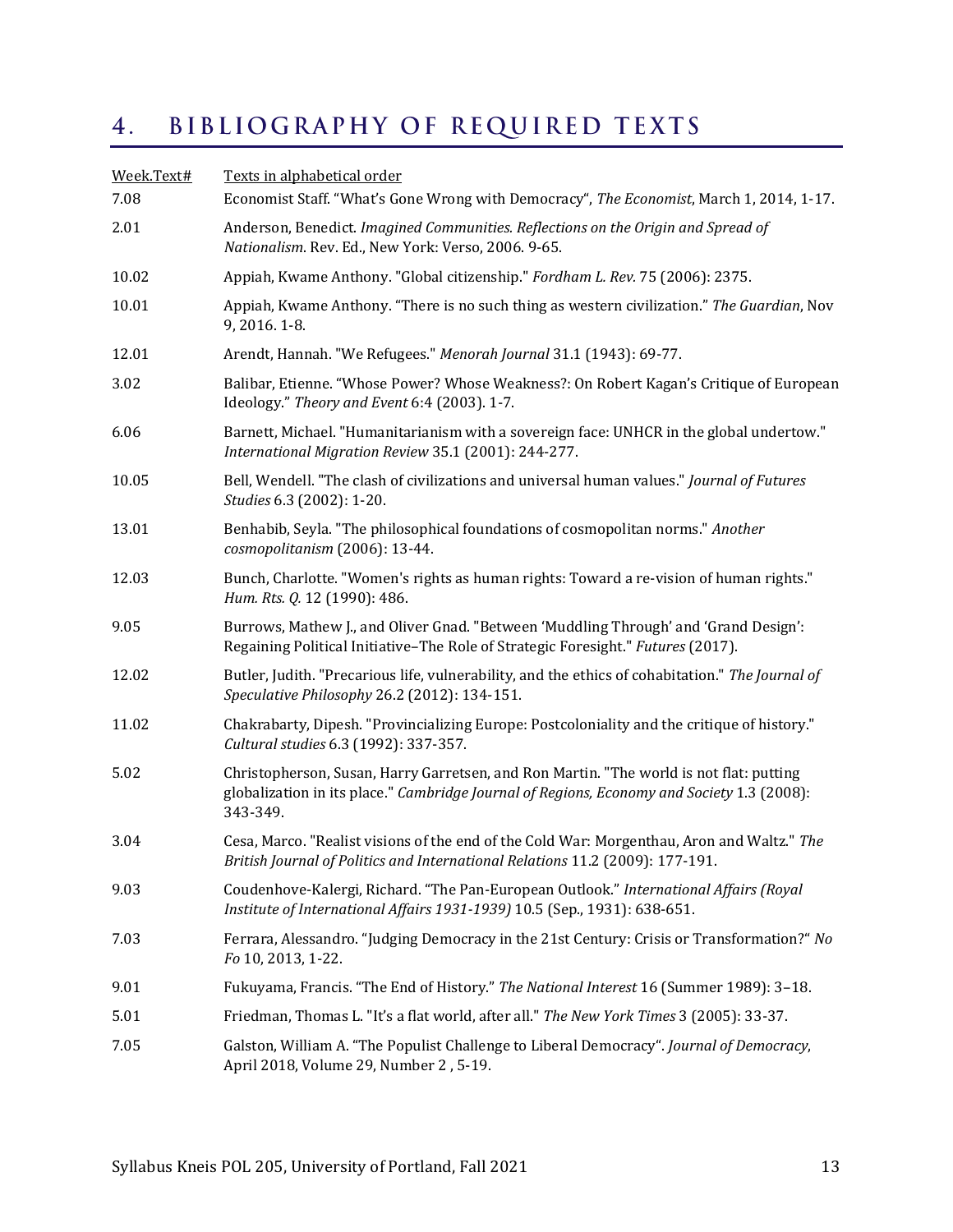| 13.03 | Gilroy, Paul. "Lecture I. Suffering and Infrahumanity." The Tanner Lectures on Human Values,<br>Yale University, February 21, 2014. 21-50.                                     |
|-------|--------------------------------------------------------------------------------------------------------------------------------------------------------------------------------|
| 13.04 | Gilroy, Paul. "Lecture II. Humanities and a New Humanism." The Tanner Lectures on Human<br>Values, Yale University, February 21, 2014. 51-77.                                  |
| 2.02  | Hobsbawm, Eric. Nations and Nationalism since 1780. Programme, Myth, Reality.<br>Cambridge/New York: Cambridge UP, 1990, Chapter 1: 14-45.                                     |
| 4.02  | Howse, Robert. "Thucydides and Just War: How to Begin to Read Walzer's Just and Unjust<br>Wars." European Journal of International Law 24.1 (2013): 17-24.                     |
| 10.03 | Huntington, Samuel P. "The clash of civilizations?." Culture and politics. Palgrave Macmillan,<br>New York, 2000. 99-118.                                                      |
| 11.01 | Hutchings, Kimberly. "Dialogue between whom? The role of the west/non-west distinction in<br>promoting global dialogue in IR." Millennium 39.3 (2011): 639-647.                |
| 10.04 | Inglehart, Ronald, and Pippa Norris. "The true clash of civilizations." Foreign policy (2003):<br>63-70.                                                                       |
| 11.06 | Iser, Mattias. "Recognition", The Stanford Encyclopedia of Philosophy. Edward N. Zalta (ed.),<br>https://plato.stanford.edu/archives/sum2019/entries/recognition. Summer 2019. |
| 9.06  | Judt, Tony. "Europe vs. America" New York Review of Books 02/10/2005. 1-10.<br>http://www.nybooks.com/articles/archives/2005/feb/10/europe-vs-america/                         |
| 3.01  | Kagan, Robert. "Power and Weakness," Policy Review, No. 113, June and July 2002, 1-19.<br>https://www.mtholyoke.edu/acad/intrel/bush/kagan.htm                                 |
| 6.01  | Kant, Immanuel. "Perpetual Peace: A Philosophical Sketch." 1795. Kant: Political Writings.<br>Cambridge: Cambridge University Press (93-130). 1991.                            |
| 5.04  | Keohane, Robert O., and Joseph S. Nye. "Transgovernmental relations and international<br>organizations." World politics 27.1 (1974): 39-62.                                    |
| 5.08  | Keohane, Robert O., and Joseph S. Nye Jr. "Power and interdependence in the information<br>age." Foreign Aff. 77 (1998): 81.                                                   |
| 5.07  | Keohane, Robert O., and Joseph S. Nye Jr. "Globalization: What's new? What's not?(And so<br>what?)." Foreign policy (2000): 104-119.                                           |
| 12.04 | Kisner, Wendell. "Agamben, Hegel, and the State of Exception." Cosmos and History: The<br>Journal of Natural and Social Philosophy 3.2-3 (2007).                               |
| 2.04  | Krasner, Stephen D. "Sovereignty." Foreign Policy (2001): 20-29.                                                                                                               |
| 9.04  | Kristensen, P. M. (2017). "After Abdication: America Debates the Future of Global<br>Leadership." Chinese Political Science Review, 1-17.                                      |
| 13.02 | Kymlicka, Will. "Liberal nationalism and cosmopolitan justice." Another cosmopolitanism<br>$(2006): 128-44.$                                                                   |
| 6.02  | Lemkin, Raphael. "Genocide as a crime under international law." American Journal of<br>International Law 41.1 (1947): 145-151.                                                 |
| 7.02  | Meany, Thomas and Yascha Mounk. "What was Democracy?" The Nation, June 2, 2014, 1-39.                                                                                          |
| 4.04  | Mearsheimer, John J. "Why the Ukraine Crisis Is the West's Fault. The Liberal Delusions That<br>Provoked Putin." Foreign Affairs 93 (2014): 1-12.                              |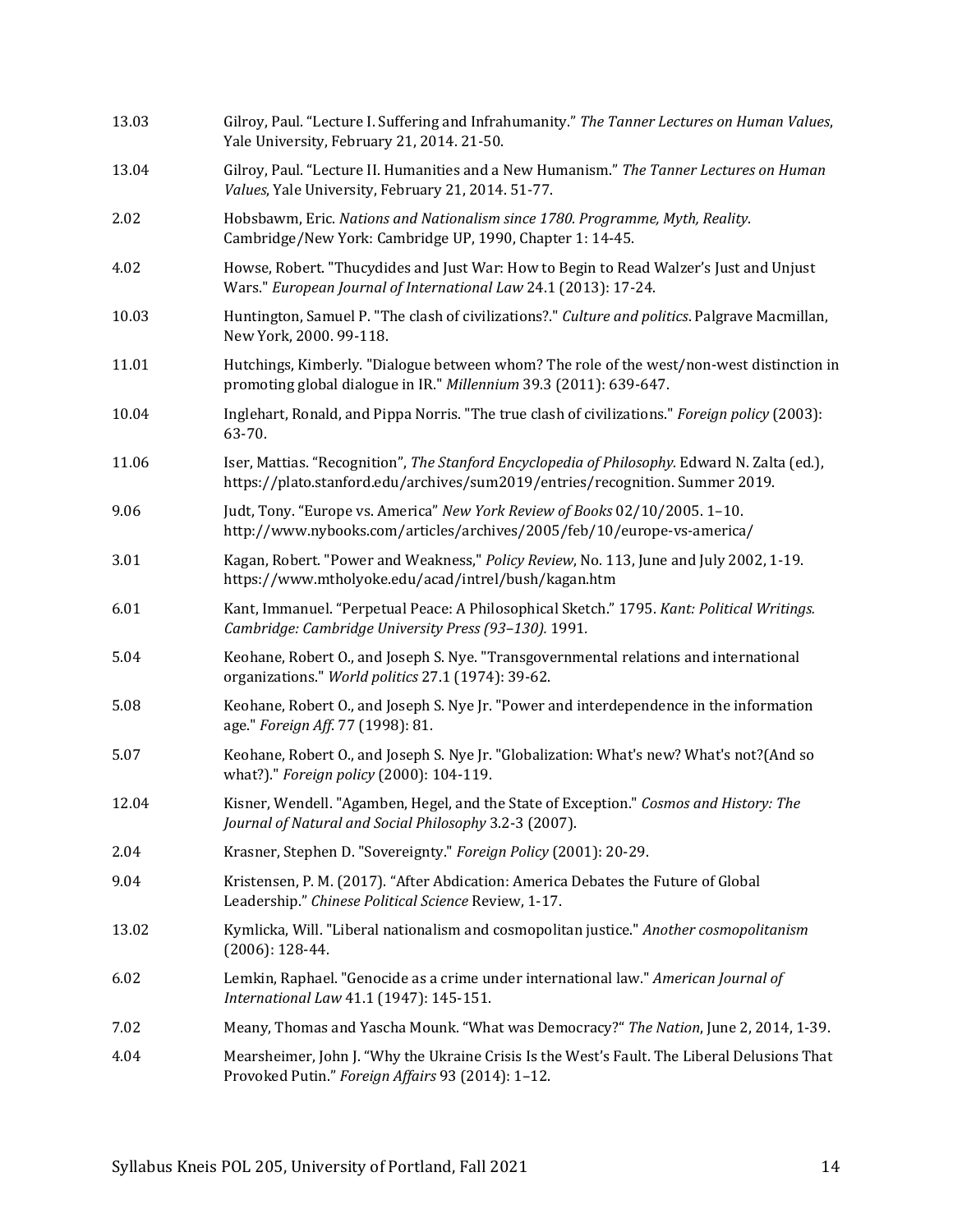| 5.03  | Micklethwait John, and Adrian Wooldridge. "The Globalization Backlash." Foreign Policy No.<br>126 (Sep. - Oct., 2001), pp. 16-18+20+22+24+26.                                                       |
|-------|-----------------------------------------------------------------------------------------------------------------------------------------------------------------------------------------------------|
| 11.03 | Mignolo, Walter D. "Who speaks for the "human" in human rights?." Cadernos de Estudos<br>Culturais 3.5 (2011).                                                                                      |
| 5.05  | Murphy, Craig N. "Global governance: poorly done and poorly understood." International<br>Affairs 76.4 (2000): 789-803.                                                                             |
| 3.03  | Nye, Joseph. "Soft Power." Foreign Policy 80 (Autumn 1990): 153-171.                                                                                                                                |
| 2.04  | Pham, J. Peter. "What is in the National Interest? Hans Morgenthau's realist vision and<br>American foreign policy." American Foreign Policy Interests 30.5 (2008): 256-265.                        |
| 7.09  | Puddington, Arch: "The Return to the Iron Fist", Journal of Democracy, Volume 26, No. 2,<br>April 2015, 122-138.                                                                                    |
| 6.04  | Radelet, Steven. "A primer on foreign aid." Center for Global Development working paper 92<br>(2006).                                                                                               |
| 6.05  | Risse, Thomas. "Transnational actors and world politics." Corporate ethics and corporate<br>governance. Springer, Berlin, Heidelberg, 2007. 251-286.                                                |
| 7.04  | Rodrik, Dani. "Is Liberal Democracy Feasible in Developing Countries?." Studies in<br>Comparative International Development 51.1 (2016): 50-59.                                                     |
| 7.06  | Rodrik, Dani. "Put globalization to work for democracies." New York Times 17.9 (2016):<br>2017.                                                                                                     |
| 11.05 | Said, Edward W. Orientalism. Vintage, 1979.                                                                                                                                                         |
| 5.06  | Sen, Amartya. "Development as freedom (1999)." The globalization and development reader:<br>Perspectives on development and global change 525 (2014).                                               |
| 11.04 | Smith, Linda Tuhiwai. Decolonizing methodologies: Research and indigenous peoples. Zed<br>Books Ltd., 2013. (excerpts)                                                                              |
| 6.03  | Snyder, Jack. "One world, rival theories." Foreign policy 145 (2004): 52.                                                                                                                           |
| 11.07 | Spivak, Gayatri Chakravorty (1988). "Can the Subaltern Speak?". In Nelson, Cary; Grossberg,<br>Lawrence (eds.). Marxism and the Interpretation of Culture. Basingstoke: Macmillan. pp. 271-<br>313. |
| 4.01  | Thucydides, The Peloponnesian War, Book 5, chapter 84                                                                                                                                               |
| 7.07  | Walker, Christopher. "The Authoritarian Threat The Hijacking of "Soft Power". Journal of<br>Democracy, Volume 27, Number 1, January 2016, 49-63.                                                    |
| 4.03  | Walzer, Michael. "World War II: why was this war different?." Philosophy & Public Affairs<br>$(1971): 3-21.$                                                                                        |
| 2.03  | Wilson, Woodrow. "Fourteen points." Address to Congress. Vol. 8. 1918.                                                                                                                              |
| 9.02  | Wright, Thomas. "A Post American Europe and the Future of US Strategy." Brookings /<br>Robert Bosch Foundation Transatlantic Initiative, 2017.                                                      |
| 7.01  | Zakaria, Fareed. "The rise of illiberal democracy." Foreign Affairs (1997): 22-43.                                                                                                                  |
|       |                                                                                                                                                                                                     |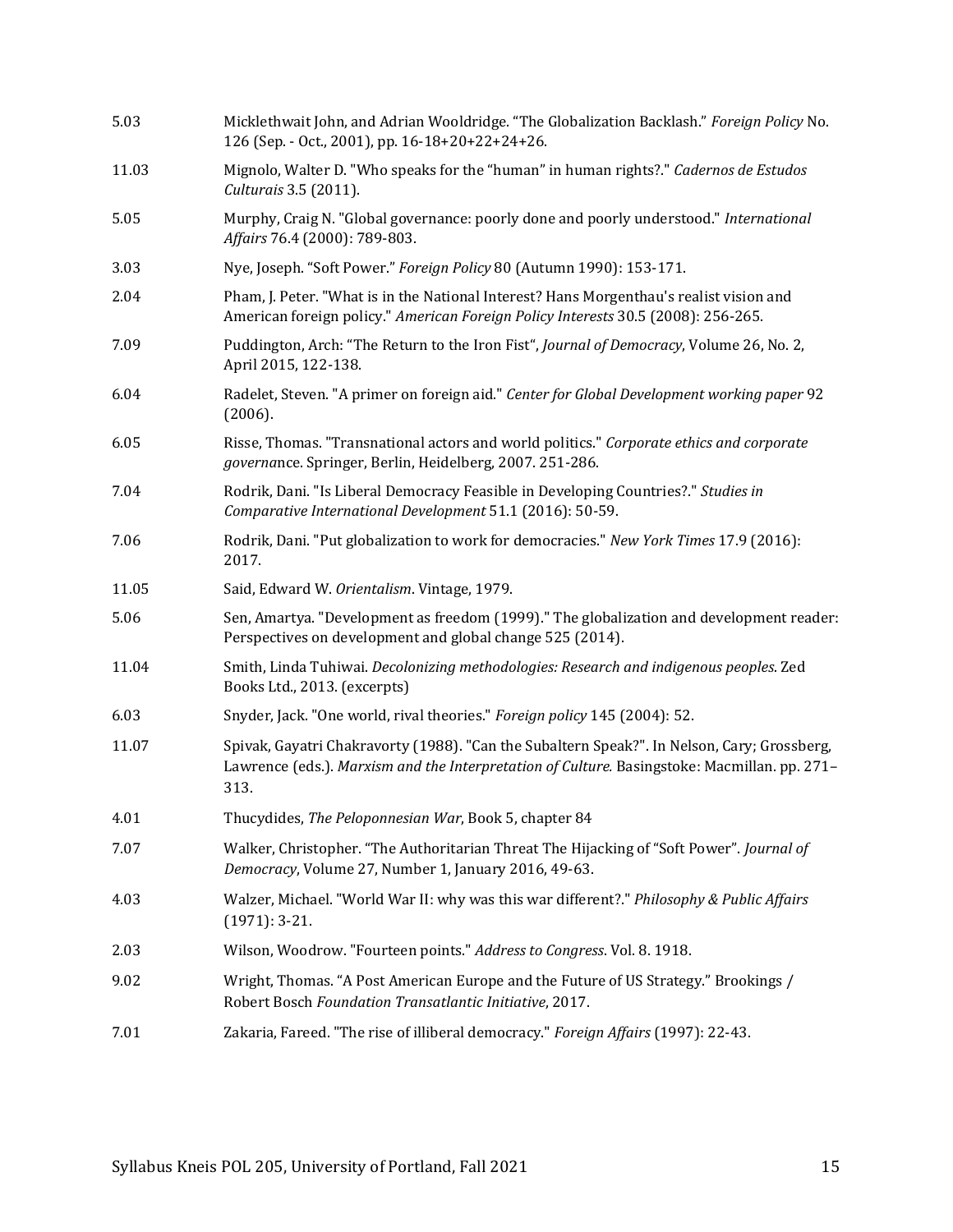#### <span id="page-15-0"></span>COURSE ASSIGNMENTS AND GRADING  $5<sub>1</sub>$

#### **General Remarks:**

- All these assignments are **submitted in writing**. The two presentations have to be submitted to the entire class via the discussion forum (upload as PDF), the response and research paper are only sent to the instructor via e-mail (if you do not receive a confirmation that I have received it within 2 business days, please tell me).
- You are expected to use **correct English**. If there too many mistakes, text understanding may suffer, and you may also be downgraded for complexity. Perform a spell-check (not just via the computer!).
- Pages have to be numbered.
- Text formatting for **all** assignments except discussion posts: 12 point Times, 1.5-spaced, 1 in. margins. Include your name, assignment type, and date in the first line, second line title in bold, one free line, then the text, then works cited, such as:

Name, First Name: Text Presentation, MM/DD/YYYY

**Title of Your Presentation (either a topical title, or "Presentation on the Text by N.N.")**

Text (of the length specified)

#### **Works Cited**

List the works you cited, either APA or MLA style

#### **Researching Articles and Books:**

- Any materials you find for use in your own research should be coming from **academic journals or books**. You may also use original sources (media examples), but need to find 2 research articles minimum.
- Research articles or books are basically distinguished from other materials in that they do not primarily focus on exposition but on **analysis**, and on commenting on other research. **The articles chosen for this class are supposed to serve as examples**.
- You can find such materials, for instance, through the use of **Google Scholar** [\(http://scholar.google.com\)](http://scholar.google.com/). **Library catalogs** will be available to you as well.
- **News sources and statistics** can be used but only to supplement research articles, not to replace them.
- **Internet sources** are good if they are of a scholarly nature.
- Wikipedia can be a good starting point for research it is never its ultimate end!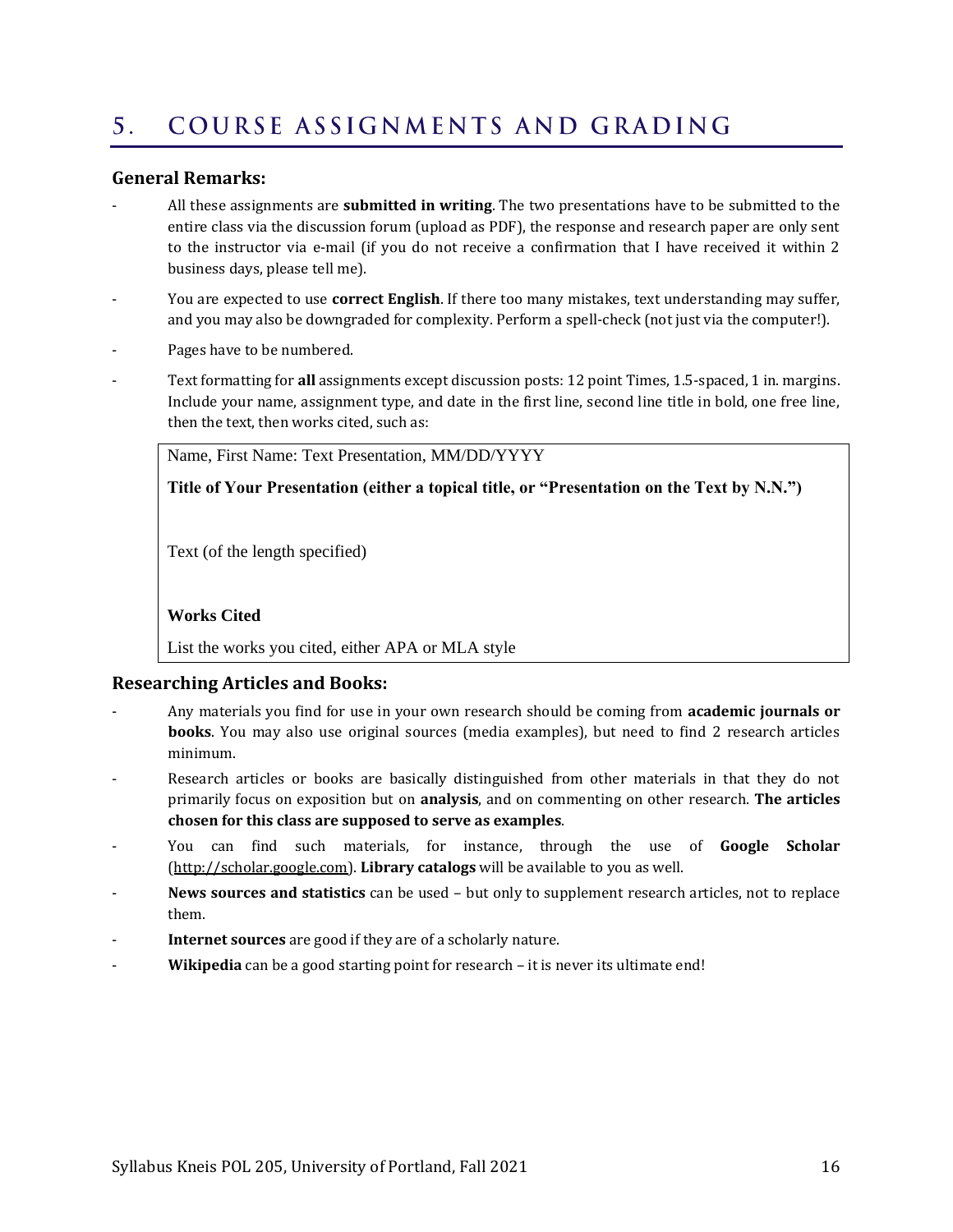#### **Explanation of individual assignments:**

#### ❖ **1 Discussion Board (10 points / 20%). Due Regularly**

Students will have to participate regularly in the Moodle discussion board.

#### *Additional Guidelines:*

- Introduce yourself initially to Moodle by saying who you are, what your study interests are, and whatever else you would like people to know about yourself.
- Discussions will be graded in terms of frequency of participation and quality of your contributions. Students need to participate on at least 2-3 days per week.
- You then need to write **at least 10 posts for Moodle of substantial length and quality**. Quality posts are those that are substantial in content and indicate that the student is engaged with the course readings and content (i.e. posts are not "off the top of your head," but rather demonstrate that you have completed and understood the course readings). Such post cannot just be brief responses of twitter length, or a mere link, but have to be contributions for discussion of at least 2 paragraphs of length which open up a possible discussion topic and/or discuss or introduce a topic and/or provide a thoughtful response to a post opened by someone else earlier.
- You are **also expected to respond in other ways**, by briefly commenting on other people's comments. These will not be graded, as they are part of the class conversation.

#### *Grading: 10 points total*

- 1 point per post, but only a maximum of 10 points.

#### ❖ **2 Presentation of one assigned text (5 points / 10%). Due depending on when the text is assigned, via Assignments & Discussion Board**

In the beginning of the quarter, the texts will be distributed amongst all participants. The presentation should introduce the main arguments of the text and briefly explain the historical background. The length of the presentation should be **approx. 1 page of text**. Presenters will then also be responsible for facilitating the class discourse by being the experts on the text. Whether you are presenting or not, **everybody is required to read all the texts**, unless they are marked as additional. You may upload texts as separate documents, or post in the forum. Mark it as "**Text Presentation**".

#### *Additional Guidelines:*

- You are the expert on the text. You can assume everyone else has read the text as well (they should). Nevertheless, recap the major arguments of the text.
- None of the texts holds absolute truth. All of them are written from a specific point of view, with which you may agree or disagree. If you voice any such judgment, you need to provide reasons.
- Prepare up to 2 questions for class discussion.
- For general remarks, see the presentation guidelines in Appendix I.

#### *Grading: 5 points total*

- complexity of the argument (3 points)
- correct rendition of the text's argument (½ point)
- correct citations (½ point)
- clarity and correctness of writing  $(\frac{1}{2}$  point)
- handling your responses to questions in the discussion  $(½$  point)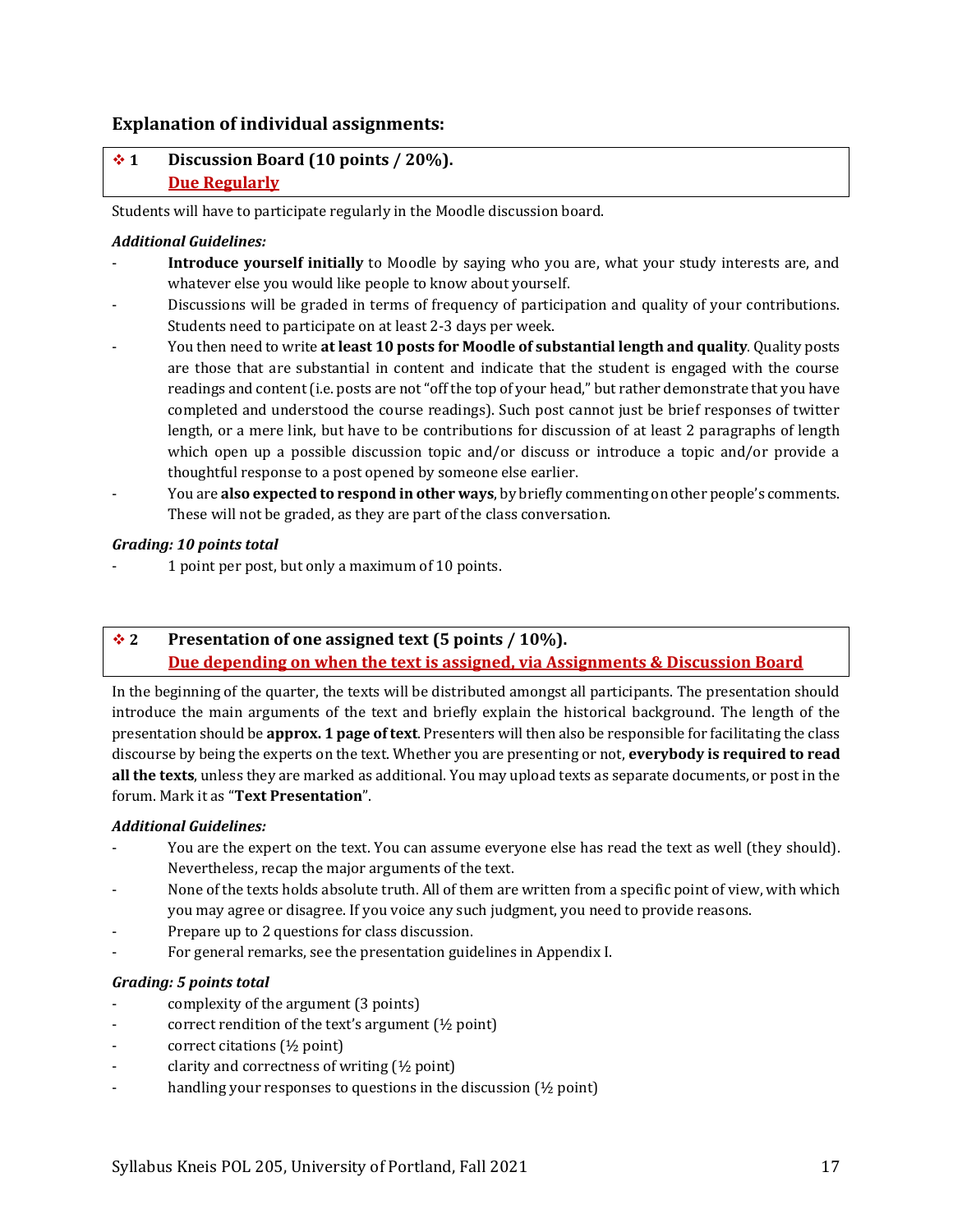### ❖ **3 Midterm Response Essay (10 points / 20%). Due Friday of Week 7, 8 PM Pacific Time, via Assignments**

This is an opinion piece which is based upon the seminar readings and discussions, and can already prepare ideas for your research. You are supposed to develop a thesis in the beginning, and then develop arguments in support of the thesis, but also hint at possible counterarguments. You do not need to find additional research articles or books. Standard citation methods apply. The paper should be **approx. 2 pages** of text (12 point Times, 1.5-spaced, 1 in. margins) plus bibliography.

#### *Grading: 10 points total*

- 5 points for complexity of the argument
- 2 points for correct bibliography and correct citation (choose either MLA or APA, see Appendices II and III, pag[e 24,](#page-23-0) and stick to one method throughout your paper).
- 1 point for spelling and language
- 1 point for structure
- 1 point for fulfilling formal criteria (formatting, length, etc.)
- Penalties for turning it in later: Same day but late: -½ a point; then -1 point per day

### ❖ **4 Research Presentation (10 points / 20%). Due Anytime During Weeks 14/15, via Assignments & Discussion Board**

Students will present a topic of their own choice to the entire class. The presentation should be the equivalent **2 pages of text and a PowerPoint (up to 10 slides)**. The presentation should ideally be a preparation for the final research paper. You are expected to find 3 scholarly sources for your research that are not part of the assigned reading in class.

#### *Additional Guidelines:*

- Find your own topic, and discuss it with the instructor in beforehand via e-mail.
- Find a minimum of 3 new scholarly articles for your research.
- Justify why you think your topic is of relevance.
- Put your own topic into its proper historical and/or political context.
- Structure your argument clearly.
- Prepare up to 3 questions for class discussion.
- For general remarks, see the presentation guidelines in Appendix I.

#### *Grading: 10 points total*

- complexity of the argument (5 points)
- correct rendition of the your argument (1 point)
- additional scholarly sources (3 points)
- clarity and correctness of writing  $(½$  point)
- handling your responses to questions in the discussion ( $\frac{1}{2}$  point)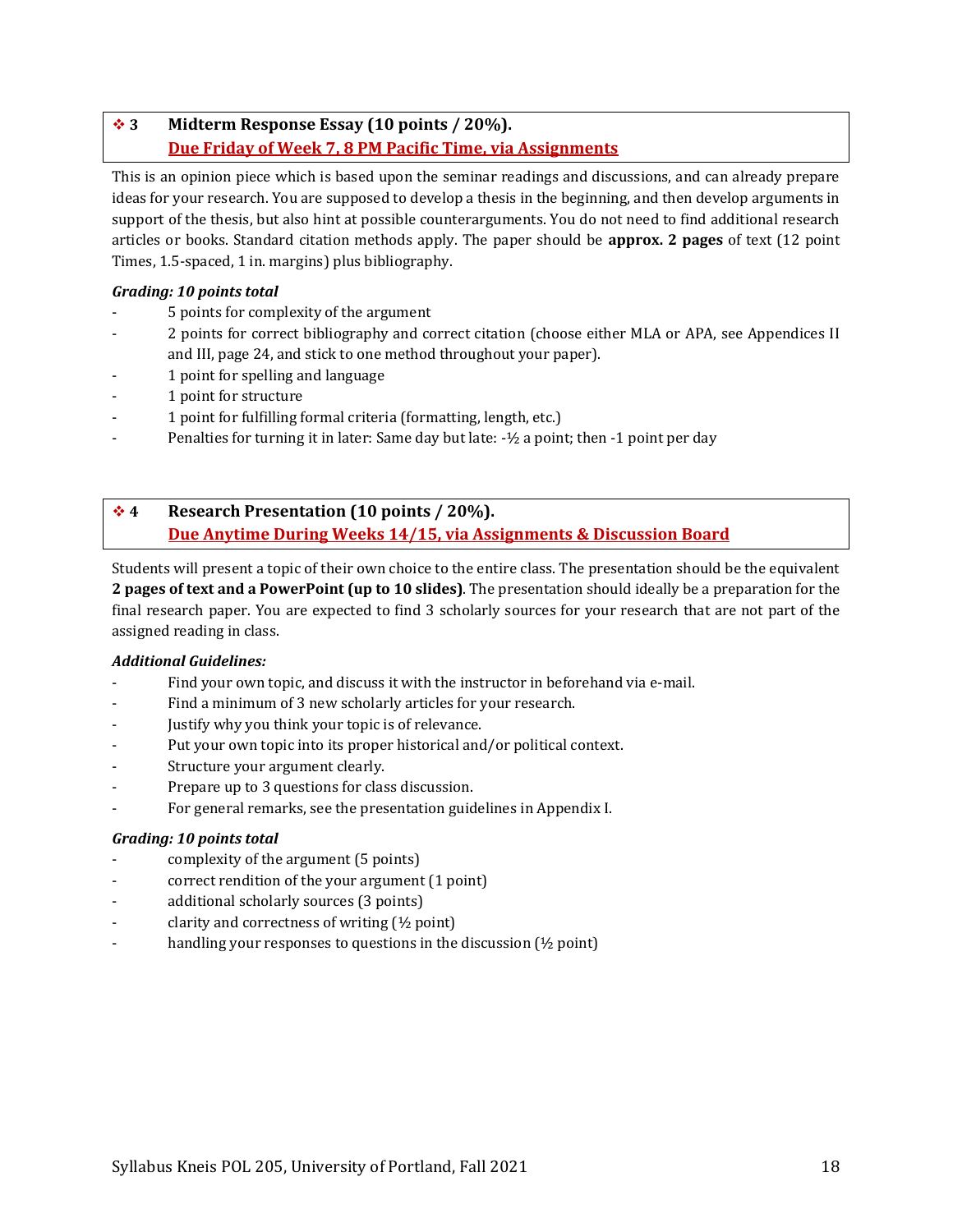### ❖ **5 Final Research Paper on a topic of your own choice (15 points / 30%). Due Thursday of Week 16, 8 PM Pacific Time, via Assignments**

This research paper can be based on the preceding research presentation. Unlike the response paper, your focus has to be on analysis rather than on opinion. You are supposed to develop a thesis in the beginning, and then develop arguments in support of the thesis, but also hint at possible counterarguments. You need to use at least 2 of the texts discussed throughout the seminar, and to find at least 3 additional scholarly research articles or books. Standard citation methods apply. The paper should be a minimum of **5 pages of text**, no more than 6 (12 point Times, 1.5-spaced, 1 in. margins) plus bibliography in addition to the allotted pages.

#### *Grading: 15 points total*

- 5 points for complexity of the argument
- 2 points for correct bibliography and correct citation (choose either MLA or APA, see Appendices II and III, pag[e 24,](#page-23-0) and stick to one method throughout your paper).
- 1 point for spelling and language
- 1 point for structure
- 1 point for fulfilling formal criteria (formatting, length, etc.)
- 1 point per cited article or book that was assigned for class (up to 2 points)
- 1 point per cited article or book that you individually researched (up to 3 points)
- Penalties for turning it in later: Same day but late: -1/2 a point; then -1 point per day

#### <span id="page-18-0"></span>FINAL GRADE DISTRIBUTION 6.

| Maximum possible points:   |                                                                                                                       |                   |                                                              | 50 points        |                   |      |        |
|----------------------------|-----------------------------------------------------------------------------------------------------------------------|-------------------|--------------------------------------------------------------|------------------|-------------------|------|--------|
| 1.<br>2.<br>3.<br>4.<br>5. | Discussion Board:<br><b>Text Presentation:</b><br>Response Paper:<br><b>Research Presentation:</b><br>Research Paper: |                   | 10 points<br>5 points<br>10 points<br>10 points<br>15 points |                  |                   |      |        |
| A                          | 95%                                                                                                                   | to under or equal | 100%                                                         | 47.5             | to under or equal | 50   | points |
| A-                         | 90%                                                                                                                   | to under          | 95%                                                          | 45               | to under          | 47.5 | points |
| $B+$                       | 87%                                                                                                                   | to under          | 90%                                                          | 43.5             | to under          | 45   | points |
| B                          | 83%                                                                                                                   | to under          | 87%                                                          | 41.5             | to under          | 43.5 | points |
| в-                         | 80%                                                                                                                   | to under          | 83%                                                          | 40               | to under          | 41.5 | points |
| $C+$                       | 77%                                                                                                                   | to under          | 80%                                                          | 38.5             | to under          | 40   | points |
| C                          | 73%                                                                                                                   | to under          | 77%                                                          | 36.5             | to under          | 38.5 | points |
| C-                         | 70%                                                                                                                   | to under          | 73%                                                          | 35               | to under          | 36.5 | points |
| $D+$                       | 67%                                                                                                                   | to under          | 70%                                                          | 33.5             | to under          | 35   | points |
| D                          | 63%                                                                                                                   | to under          | 67%                                                          | 31.5             | to under          | 33.5 | points |
| D-                         | 60%                                                                                                                   | to under          | 63%                                                          | 30               | to under          | 31.5 | points |
| F                          | $0\%$                                                                                                                 | to under          | 60%                                                          | $\boldsymbol{0}$ | to under          | 30   | points |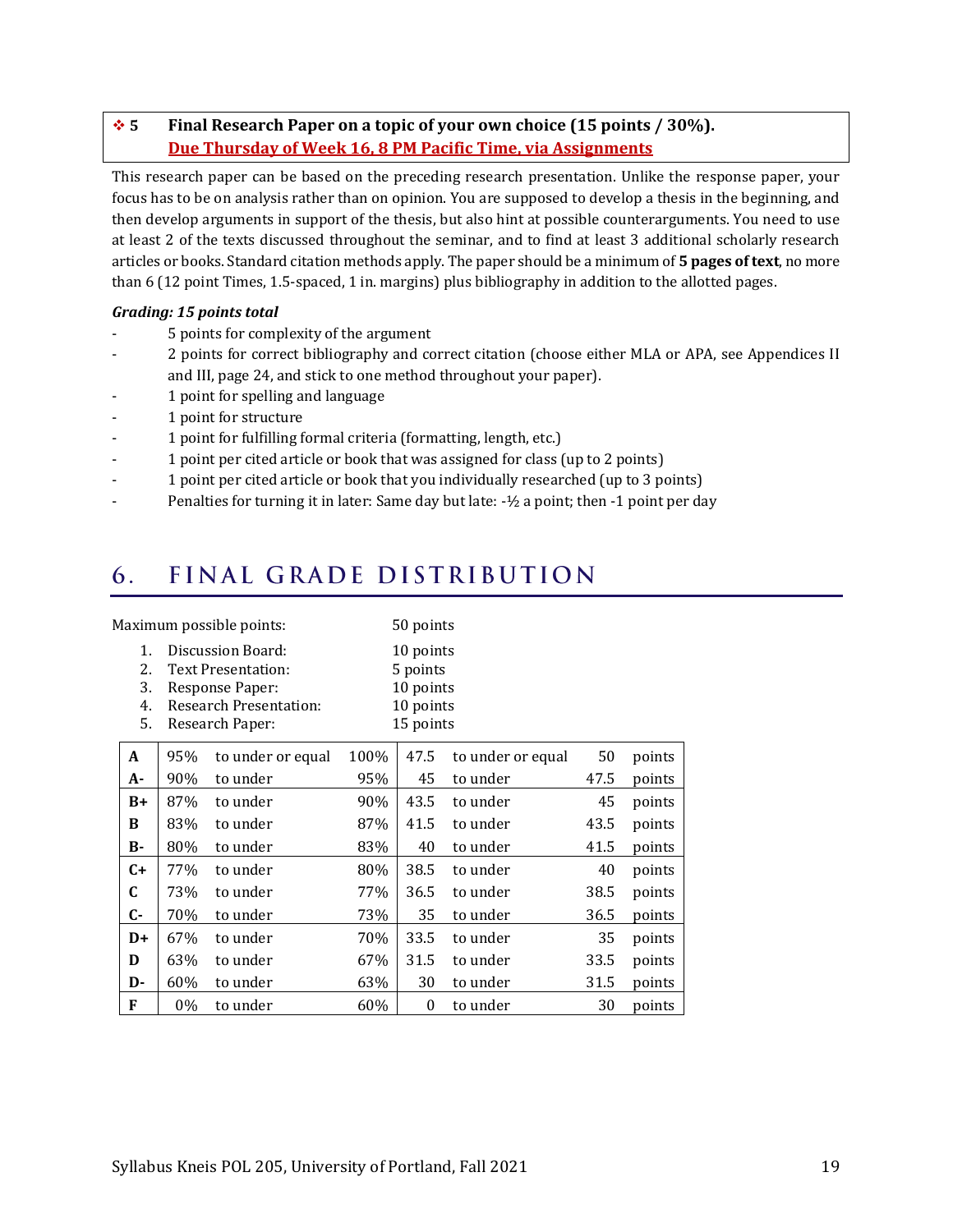#### <span id="page-19-0"></span>STUDENT LEARNING OUTCOMES  $7_{\odot}$

#### **7.1. Political Science Learning Outcomes:**

Political science and global affairs graduates of the University of Portland will be able to:

- 1. Demonstrate elementary knowledge within three areas of the discipline of political science--American Politics, world politics, and political theory--that will serve as the building blocks for mastery of the discipline over time.
	- a) Demonstrate foundational knowledge of key concepts, theories and discourses within American politics, world politics, and political theory.
- 2. Understand and demonstrate a foundational knowledge of methodological approaches in political science.
	- a) Understand the role that theory plays in guiding methodological decisions within research.
	- b) Demonstrate knowledge of the fundamentals of conducting research in political science for a variety of methodological approaches.
- 3. Demonstrate advanced knowledge/mastery of political science subfields, including international relations, comparative politics, American politics, and political theory by critically assessing their key concepts, theories, and discourses.
	- a) Identify and explain the key concepts, theories, and discourses of the scholarly research within the subfields of the discipline.
	- b) Critically evaluate the key concepts, theories, and discourses of scholarly research within the subfields of the discipline.
- 4. Analyze and apply key concepts, theories, and discourses in at least one of the four subfields of political science.
	- a) Articulate a critical analysis of a problem within political science through a research paper (18-25 pages) that establishes a novel research question, clear thesis, cogent argumentation and conclusions, and that properly engages the relevant scholarly literature in the given field.
	- b) Within this research paper, apply the fundamentals of a research design as mastered in [POL](http://up.smartcatalogiq.com/2021-2022/bulletin/Courses/POL-Political-Science/Introductory-Courses/POL-250)  [250](http://up.smartcatalogiq.com/2021-2022/bulletin/Courses/POL-Political-Science/Introductory-Courses/POL-250) *Political Inquiry and Analysis*.

[\(up.smartcatalogiq.com/2021-2022/bulletin/College-of-Arts-and-Sciences/Degrees-and-Programs/Political-Science\)](http://up.smartcatalogiq.com/2021-2022/bulletin/College-of-Arts-and-Sciences/Degrees-and-Programs/Political-Science)

#### **7.2. General Learning Outcomes**

Students who take this course will be able to

- 1. Identify, define and analyze some important concepts in political and cultural theory, specifically as they pertain to the central issues relevant to political and social dimensions of various forms of media. This included the ability to identify and evaluate core ideas of media theory, and the arguments that support them. This includes knowledge in political science theory and cultural studies and is measured through coursework.
- 2. Analyze current social issues and place them in historical context(s). Specifically, you will be given a genealogy of the ideas of the relationship between media and the state, and work with texts ancient and modern that help you situate current social issues.
- 3. Accumulate, contextualize, recall, analyze and critically interpret some of the major issues in political theory as well as critical domain knowledge with an interdisciplinary outlook by utilizing methods and approaches applicable to the disciplines of political science and cultural studies.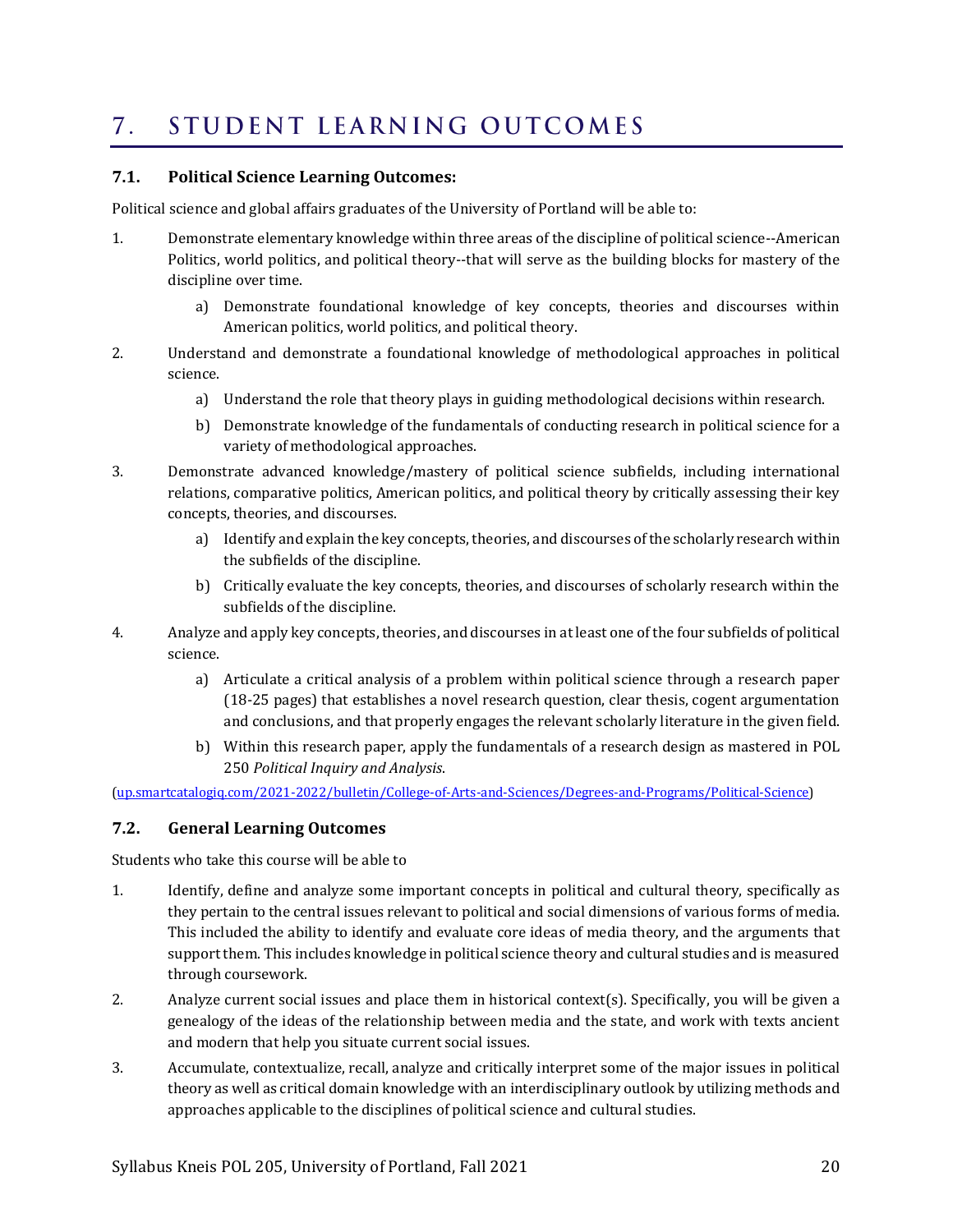- 4. Recognize the necessity to theorize culture and politics and to apply different theoretical models to different circumstances. Also follow the principle of a "ruthless criticism of everything existing" (Marx to Ruge, 1843) by critiquing the nature, value, and limitations of the basic methods of the social sciences.
- 5. Express the basic argument of a scholarly text and use it as a resource.
- 6. Work collaboratively and collegially, by sharing ideas and analyses in a respectful but critical and mutually enriching manner.

Discuss and make arguments about these concepts and issues in writing by relating them to contemporary political debates as reflected in contemporary culture. Students will develop own scholarly approaches to a topic, and conduct own research.

#### **7.3. University Core Course Requirements**

The University of Portland offers a liberal arts Core Curriculum with a vision of students acquiring knowledge, skills, and values that will prepare you to respond to the needs of the world and its human family, while having a foundation of multiple lenses to address enduring questions of human concern. The University Core Curriculum strives to achieve this vision by cultivating six habits of heart and mind in all graduates regardless of major.

As a priority for this Core class, our focus is the "Global and Historical Consciousness" habit. As part of developing that habit, this course will prioritize students learning to (1) use scientific thinking to understand how the world works, and to (3) use empirical analysis to address human, social, or ecological problems. Toward this end, as one specific Core learning outcome for this class, the expectation is that students who complete this course will be able to demonstrate their understanding of the Global political system by applying their scientific knowledge and empirical analysis to relevant political problems in the world.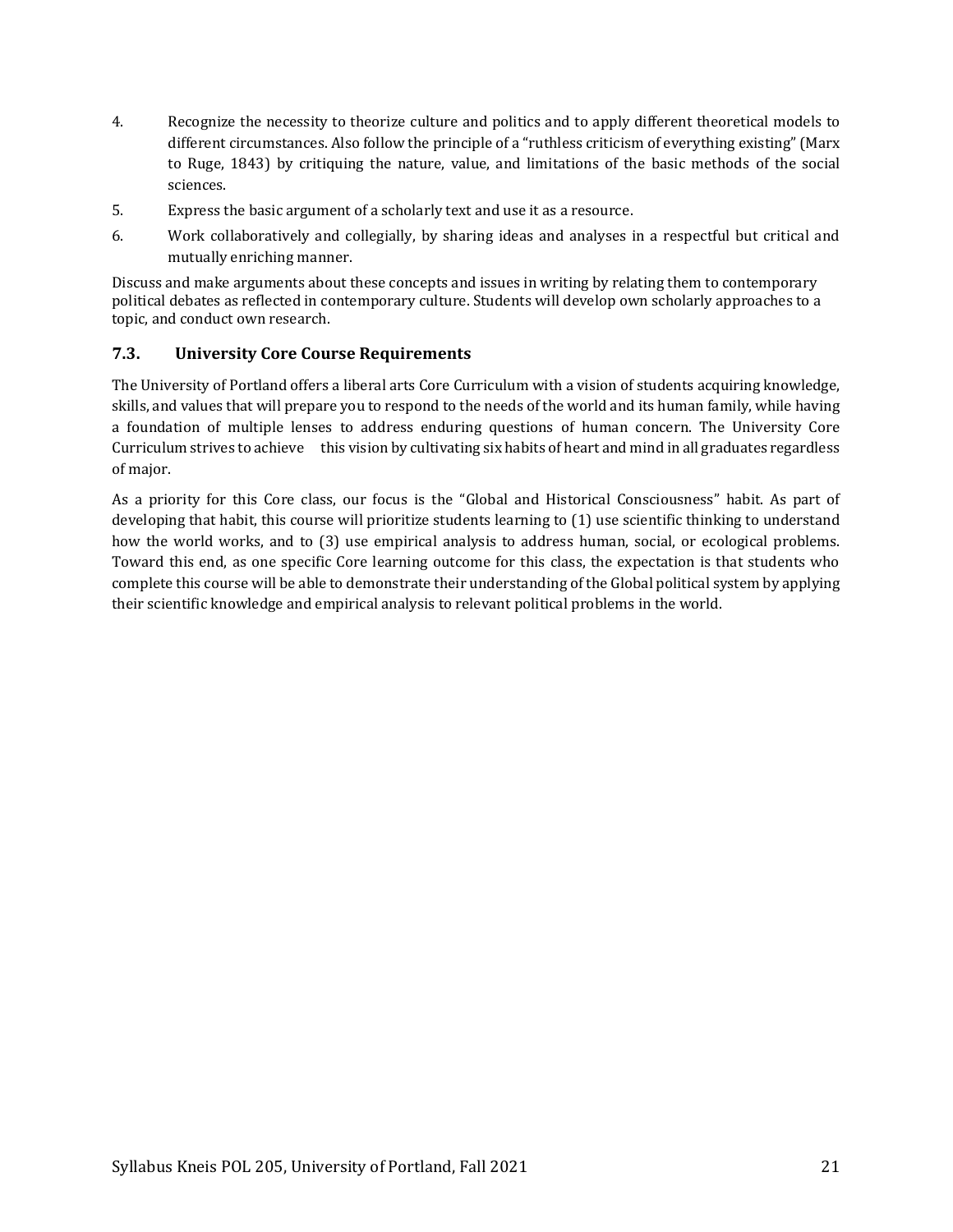#### <span id="page-21-0"></span>**GENERAL ARGUMENTATION RULES** 8. (FOR PRESENTATIONS AND PAPERS)

- If you refer to somebody or a text, always provide a detailed source. Never say "As Aristotle has said, …" but provide a concrete source. You will find that many quotes are continually misattributed. Do the research.
- Be respectful of others' opinions and arguments, no matter how harshly you may disagree. Any criticism must be aimed at the argument or subject matter ("*argumentum ad rem*"), not at the person ("*argumentum ad hominem*").
- If you disagree with a certain position, make sure you represent it accurately in all its scope, and not as a distorted caricature ("straw man argument").
- Base your argument on a solid database, not just on your own experiences or things you have heard ("anecdotal evidence").
- Just because a famous or influential person made a certain argument, does not automatically provide it with legitimacy ("argument from authority").
- Just because something occurs in nature, does not make it good ("naturalistic fallacy").
- See also: www.fallacyfiles.org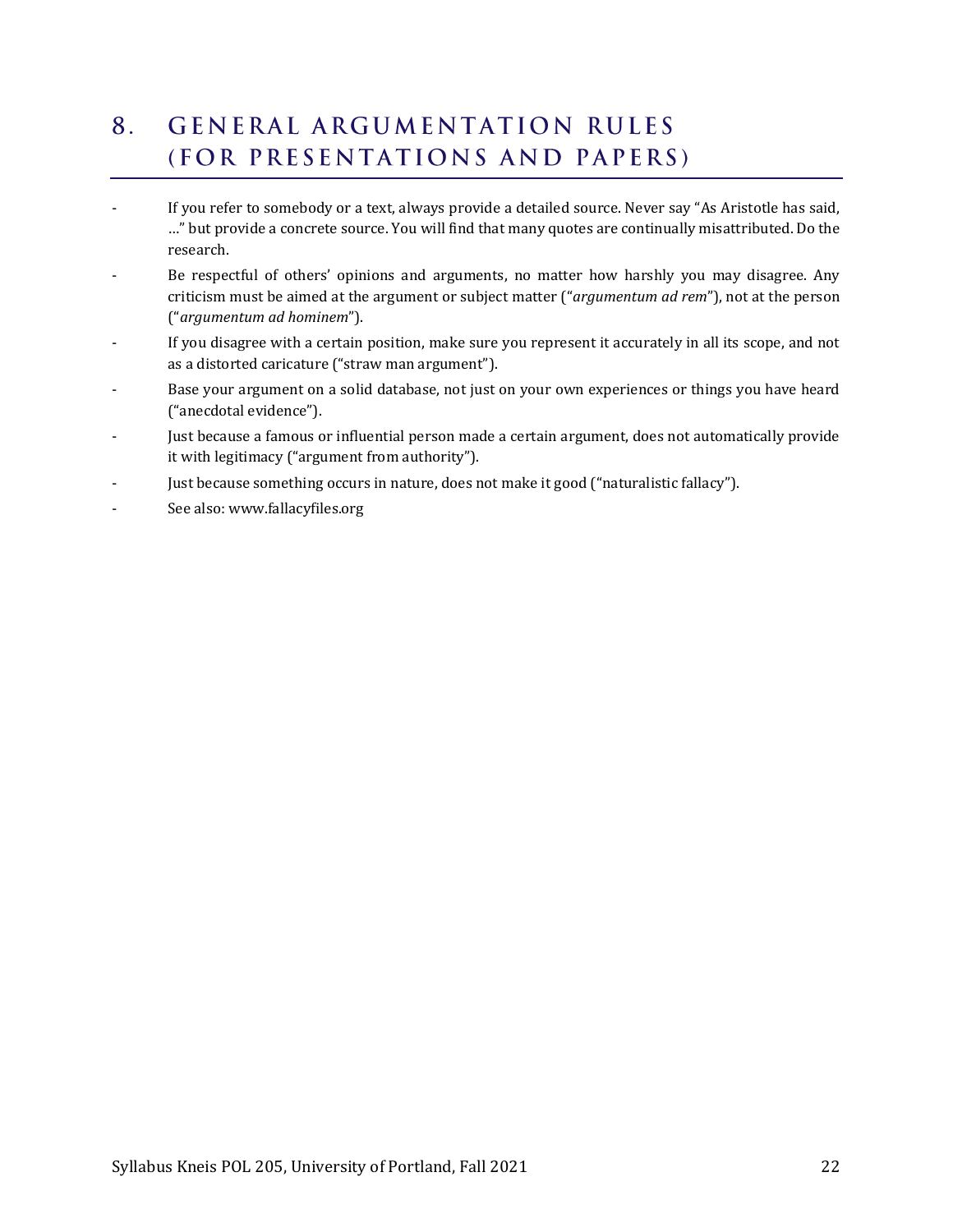#### <span id="page-22-0"></span>APPENDIX I: PRESENTATION GUIDELINES 9.

#### **9.1. When Introducing a Text**

*These questions need not be answered verbatim or in that order– but address them or be kept in mind.*

- What is it about?
- Who is the author? (relevant if important person of history -- but no extended biographies)
- What is the context?
- What is the line of argument?
- What are the theoretical assumptions? Does the text speak to a specific school of thought?
- How is it written? What can you derive from the structure of the text?
- How was it perceived? What has it achieved? (relevant if this text is a historical source or has had a deep impact on a field of research)
- Provide own evaluations and analysis, briefly.

#### **9.2. When Presenting Your Own Analysis or Argument**

*These questions need not be answered verbatim or in that order– but address them or be kept in mind.*

- Be transparent: name your sources, provide a handout with a bibliography and a structure of your presentation.
- Provide a clear line of argument
- Prefer analysis over opinion, personal experiences and anecdotal knowledge
- Be clear to differentiate between your own analysis and someone else's.

#### **9.3. Q&A Rules**

- Welcome critique as an opportunity to better yourself.
- When critiquing others, aim the argument at the issue, not the person, and remain respectful.
- When you don't know what to answer, offer to follow up with them later -- don't improvise.

#### **9.4. General Presentation Rules**

- Everybody is nervous. EVERYBODY.
- Everybody makes mistakes.
- Preparation always helps.
- Practice.
- A class presentation is supposed to help you to learn, you are not expected to be perfect.

#### *9.4.1.Content*

The presentation is not about you. It is about the content.

#### *9.4.2.Structure*

- You are *communicating*, not talking *at* somebody.
- Make sure you do everything to get your message across in the short time you have.
- Tell them what you're about to tell them. -- Tell them. -- Tell them what you've just told them.
- Intelligent redundancy is good.
- Patronizing is bad.

#### *9.4.3.Modes of Presenting*

- Do what you feel is most comfortable to you.
- Talk loudly and clearly.
- Make eye contact as much as possible.
- Provide a handout with your most important points, central quotes or data (brief!), works cited, and your contact information.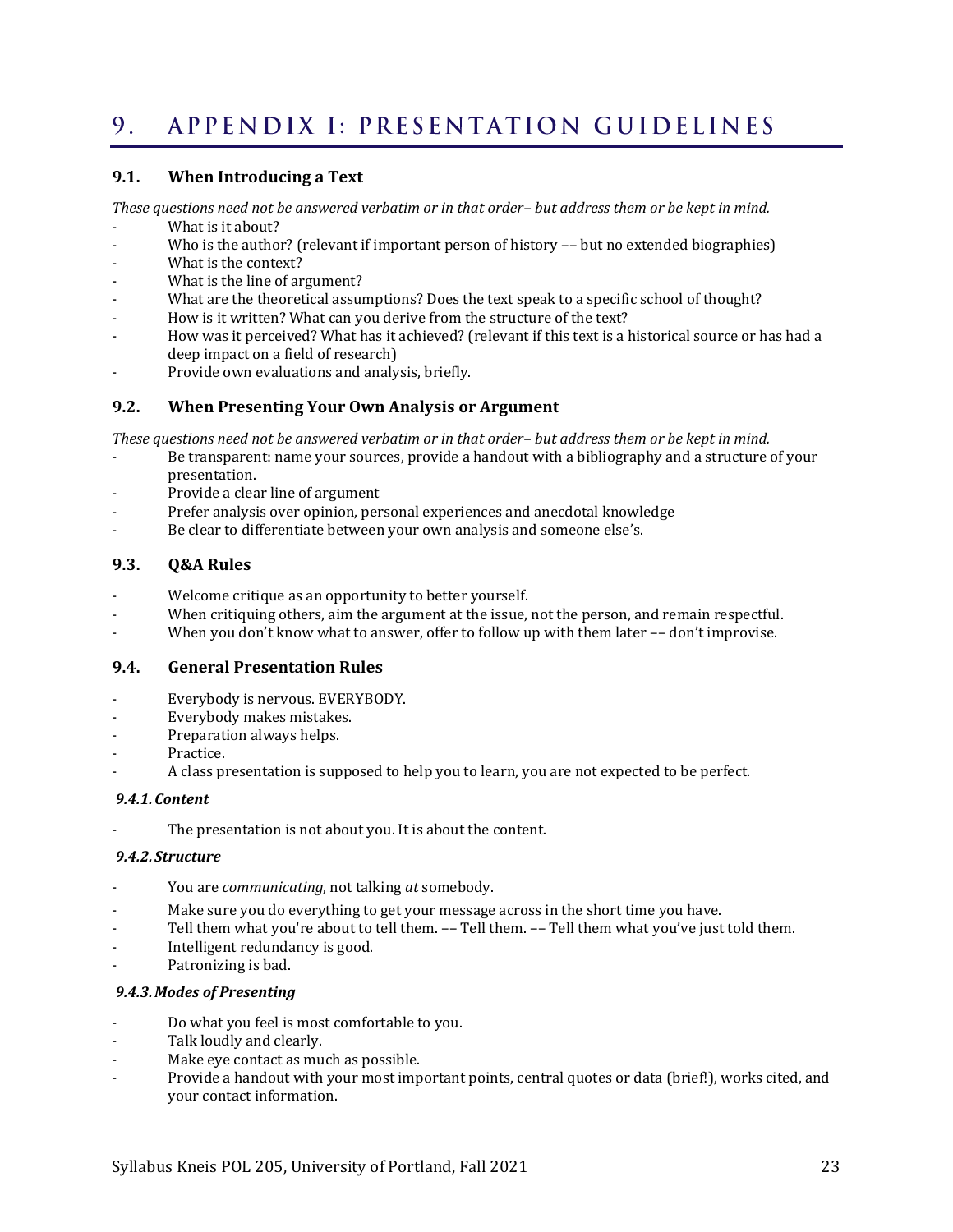*Reading out a written text:*

- pro: safety, you tend to forget less, you can formulate better
- contra: inflexible, less communicative

#### *Speaking freely (without notes):*

- pro: flexible, can adapt to audience quickly, communicative
- contra: needs experience, you may forget things, imperfect formulations
- you may compensate with a handout

*Speaking freely with notes*

- possibly best of both worlds
- you may even write an introduction & a closing to read out

#### *9.4.4.Time*

- Time yourself. You have limited time allotted. Test out your presentation beforehand; then add 2-3 minutes. You will always take longer than planned.
- Provide a handout collating your most important findings, central quotes, a bibliography, and your contact information. If you forget to say something important in the presentation, it'll be there.

#### *9.4.5.Technology*

- Use technology only if necessary.
- Only use technology that you know how to handle.
- Be sure to have reliable equipment. If possible, bring your own computer. Apple computer owners: bring an adapter cable for VGA. Assume no HDMI compatibility.
- Make backups of your presentation. Make a backup of the backup.
- Be only as fancy as absolutely necessary. Anything flashy that distracts from your message can go.
- Sometimes, a Moodle is enough.
- A paper handout may substitute or supplement a visual presentation. It gives people something to take away.
- Be prepared for tech to break down.

#### *9.4.6.Attire*

- Appear professional. This is work, it should look like that. Respect your audience.
- There will always be a question from the audience you won't like. Be cordial. Admit if you don't know something; promise to get back with more information.
- Know how to react: "Never answer the question that is asked of you. Answer the question that you wish had been asked of you." (Robert S. McNamara, *The Fog of War*, 87:11-87:19)

#### *9.4.7.Remember Murphy's Law*

- Nothing is as easy as it seems. -- Everything takes longer than expected. -- And if something can go wrong it will, –– at the worst possible moment.
- Well, hopefully not. But be prepared anyway. Presentations are always a test of how to react to unforeseen circumstances, and the more you practice, the more experienced you'll be. Good luck!

#### **9.5. Netiquette: How to Present Yourself Online**

- Always remember you are still talking to human beings it is very easy to lose sight of that online.
- Try to build community with your fellow students by being active in the discussion, by responding to
- their posts, and by taking part in the Q&A peer critique process after uploaded assignments.
- Check your spelling --- mistakes in writing are unnecessary distractions from what you want to say.
- Name your sources.
- <span id="page-23-0"></span>Be concise but substantial. Remember that people tend to read in an F-pattern online: first paragraphs are read, then beginnings oftentimes just scanned (sadly). Make it interesting.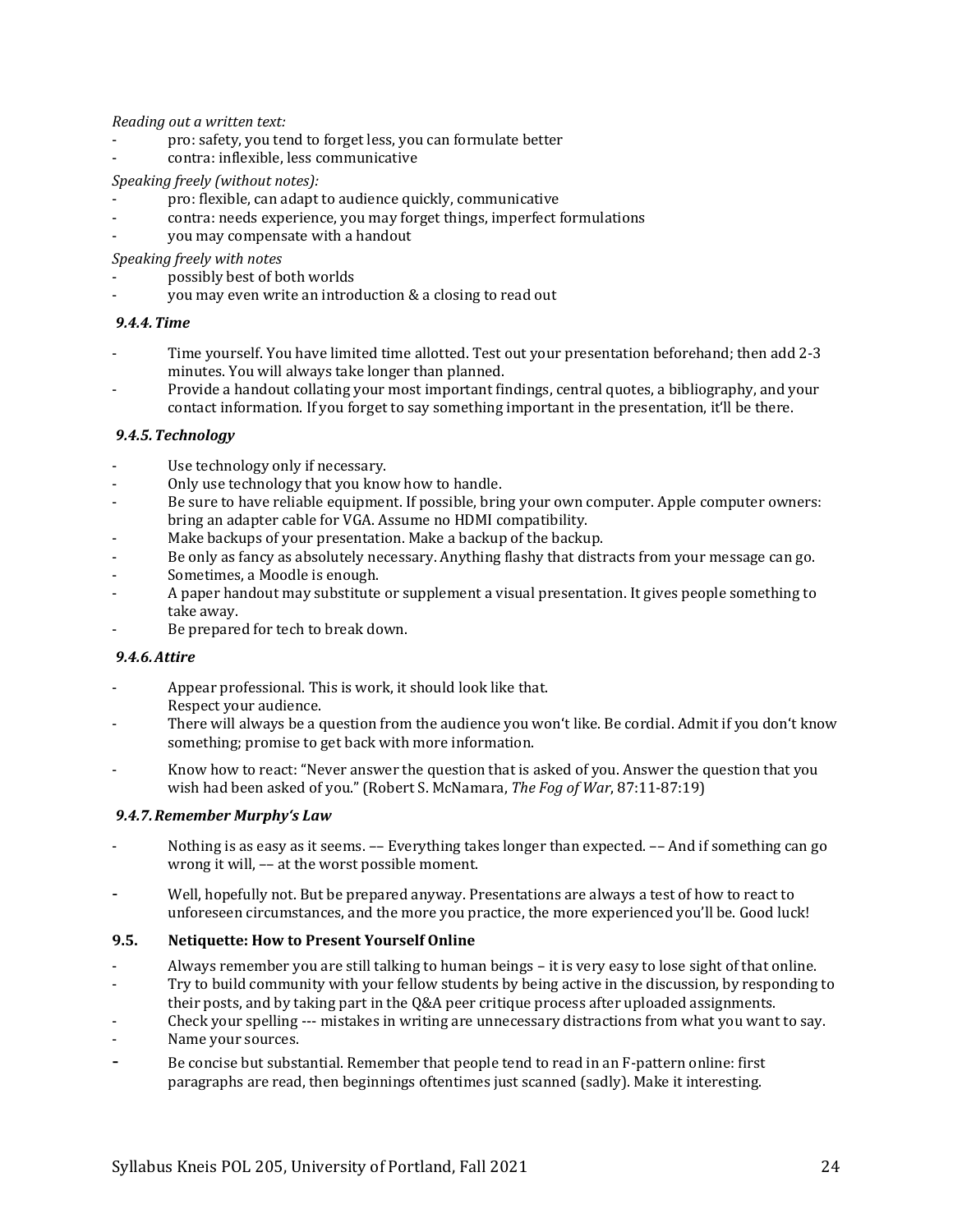# <span id="page-24-0"></span>10. APPENDIX II: CITATION GUIDE MLA

You can use MLA or APA style for citations, see: [owl.english.purdue.edu/owl/resource/560/01.](http://owl.english.purdue.edu/owl/resource/560/01) The major rules MLA style are summarized here, as follows:

#### **Page/font format:**

- Font Size 12 pt (use a normal system font like Times New Roman, Arial, Cambria, etc.)
- Line spacing 1.5
- Footnotes: 10 pt, Line spacing 1
- Indent quotations longer than 3 lines, with 10 pt size font
- Mark omitted parts of a quotation with squared brackets to distinguish them from possible (round) brackets within the quotation:

"*Falling Down* is a smart film, but it struggles [...] to convince viewers that [the hero] represents an ultimately (mythologically) redundant model of white masculinity." (Kennedy 2000: 122)

**Bibliographical reference** in parentheses (Author Year: Page):

Blabla blabla (Soja 1989: 37).

When Works Cited holds more than one title of the same author and from the same year, specify text by adding letters to the publication date:

Blabla blabla (Soja 1989a: 37).

Blabla blabla (Soja 1989b: 1).

**Footnotes** should be used only for further comments, not as bibliographical reference.

The **Works Cited** appears at the end of your paper. The format is the following:

#### **For articles in collective volumes:**

Name, First Name. "Article". In: Name, First Name, ed. *Larger Volume*. Publishing Place: Publishing House, Year. Pages.

e.g. Kennedy, Liam. "Paranoid Spatiality: Postmodern Urbanism and American Cinema." In: Balshaw Maria, Liam Kennedy, eds. *Urban Space and Representation.* London: Pluto, 2000. 116-30.

(use ed. for one Editor, eds. for multiple Editors)

#### **For articles in journals or magazines:**

Name, First Name. "Article". *Magazine Title*. Magazine Number (Year): Pages.

e.g. Foucault, Michel. "Of Other Spaces." *Diacritics* 16.1 (1986): 22-27.

#### **For monographs:**

Name, First Name. *Larger Volume*. Publishing Place: Publishing House, Year. Pages.

e.g. Soja, Edward. *Postmodern Geographies: The Reassertion of Space in Critical Social Theory*. London: Verso, 1989.

**For internet articles:**Name, First Name. "Article." *Main Web Site Title*. URL. Retrieved MM/DD/YYYY.

(or variations, such as organization name or alias in the first place, depending on nature of the web site)

- e.g. Edmunds, R. David. "The US-Mexican War: A Major Watershed." *PBS.*  pbs.org/kera/usmexicanwar/war/major\_watershed.html. Retrieved 09/01/2009.
- e.g. World Health Organization (WHO). *Active Ageing: A Policy Framework*. Geneva: WHO, 2002. who.int/ageing/publications/active/en. Retrieved 08/25/2011.

*Some publication guides say you do not need to list the URL any more – I require you to do this nevertheless.*